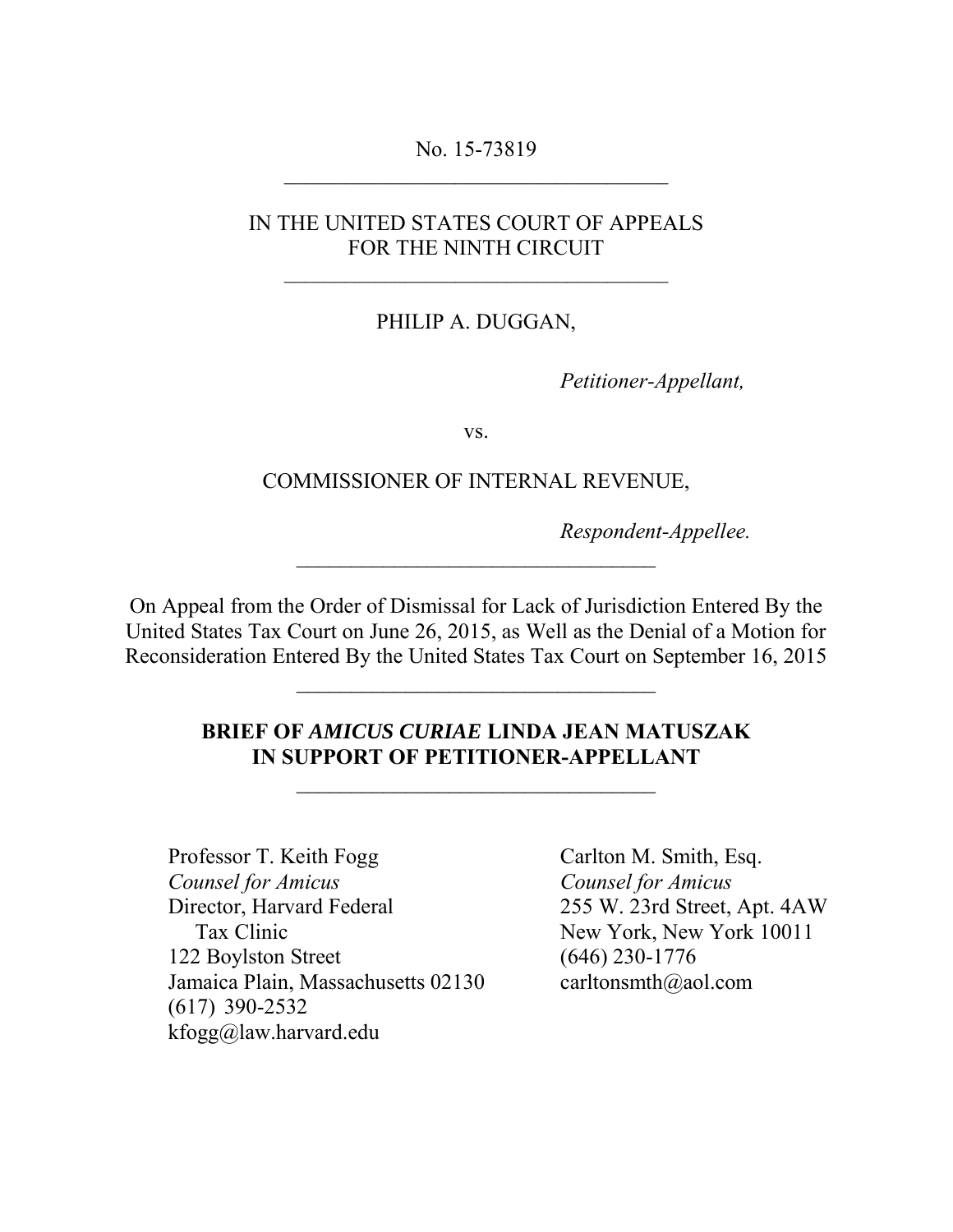# **TABLE OF CONTENTS**

| $\mathbf{I}$ . |                 | The 30-day Period to File a Section 6330(d) Petition in<br>the Tax Court is a Nonjurisdictional Statute of Limitations3                                                                                                      |
|----------------|-----------------|------------------------------------------------------------------------------------------------------------------------------------------------------------------------------------------------------------------------------|
|                | A.              | Under Current Supreme Court Case Law, Filing                                                                                                                                                                                 |
|                | <b>B.</b>       | Under Current Supreme Court Case Law, the 30-day                                                                                                                                                                             |
| II.            |                 | The 30-day Period to File a CDP Petition in Tax Court is<br>Subject to Equitable Tolling in Appropriate Cases Like                                                                                                           |
|                | A.              | While the <i>Irwin</i> Presumption in Favor of Equitable<br>Tolling Does Not Apply to All Tribunals, It Should<br>Apply to the Tax Court, Since the Tax Court Has<br>Large Numbers of Individual <i>Pro Se</i> Petitioners14 |
|                | <b>B</b> .      | <i>Irwin's</i> Presumption Applies Even Without a Private<br>.16                                                                                                                                                             |
|                | $\mathcal{C}$ . | Section $6330(d)(1)$ 's Time Period is More Like the<br>Time Periods Involved in <i>Holland</i> and <i>Volpicelli</i>                                                                                                        |
|                | $D_{\cdot}$     | The Fact That Section $6330(d)(1)$ is Found in the<br>Tax Code Does Not Preclude Equitable Tolling22                                                                                                                         |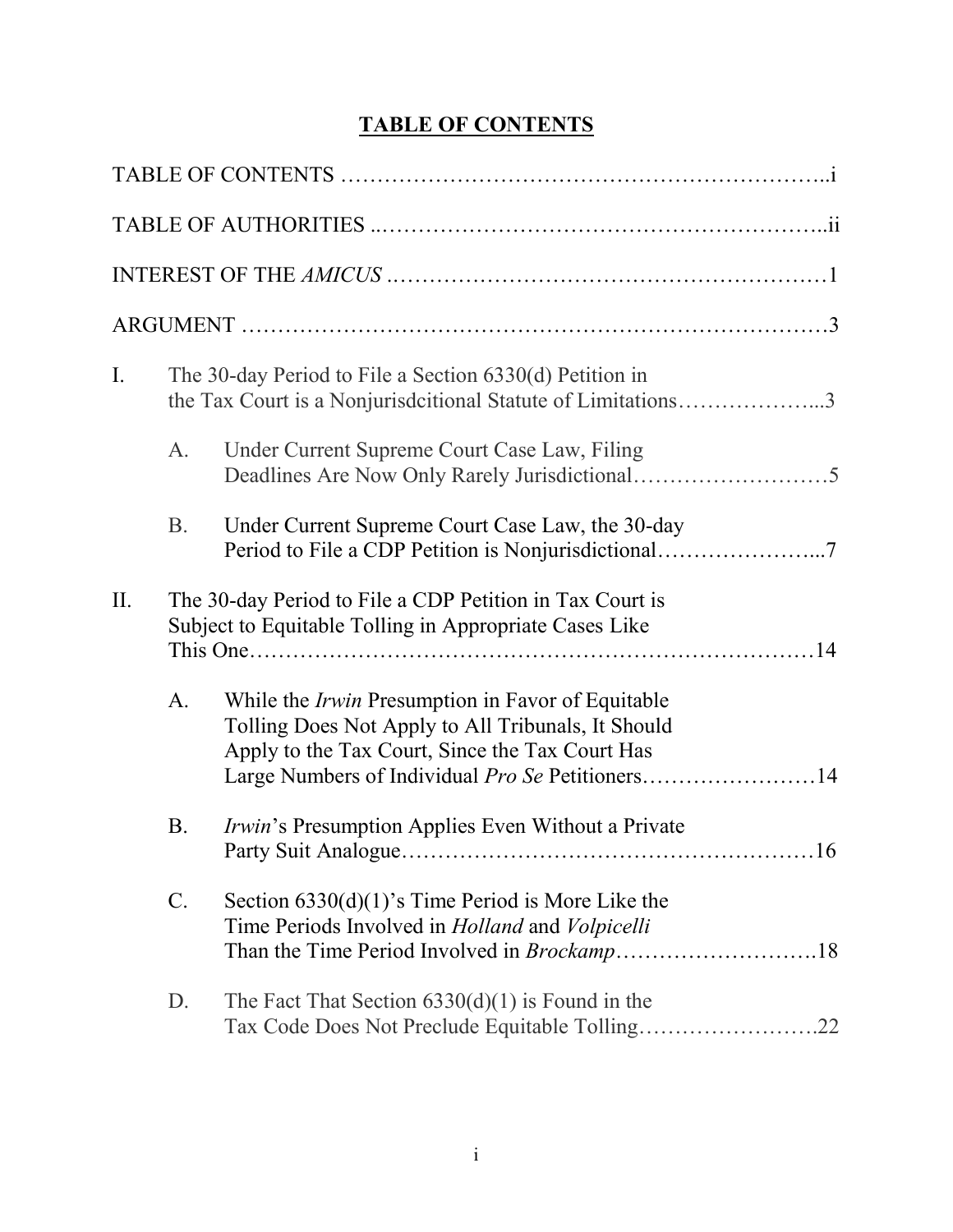| E. | The Defendant Having Misled the Plaintiff as to a  |  |
|----|----------------------------------------------------|--|
|    | Filing Date is Ordinarily Considered Grounds for a |  |
|    |                                                    |  |
|    |                                                    |  |
|    | CERTIFICATE OF COMPLIANCE WITH TYPE-VOLUME         |  |
|    | LIMITATION, TYPEFACE REQUIREMENTS, AND             |  |
|    |                                                    |  |
|    |                                                    |  |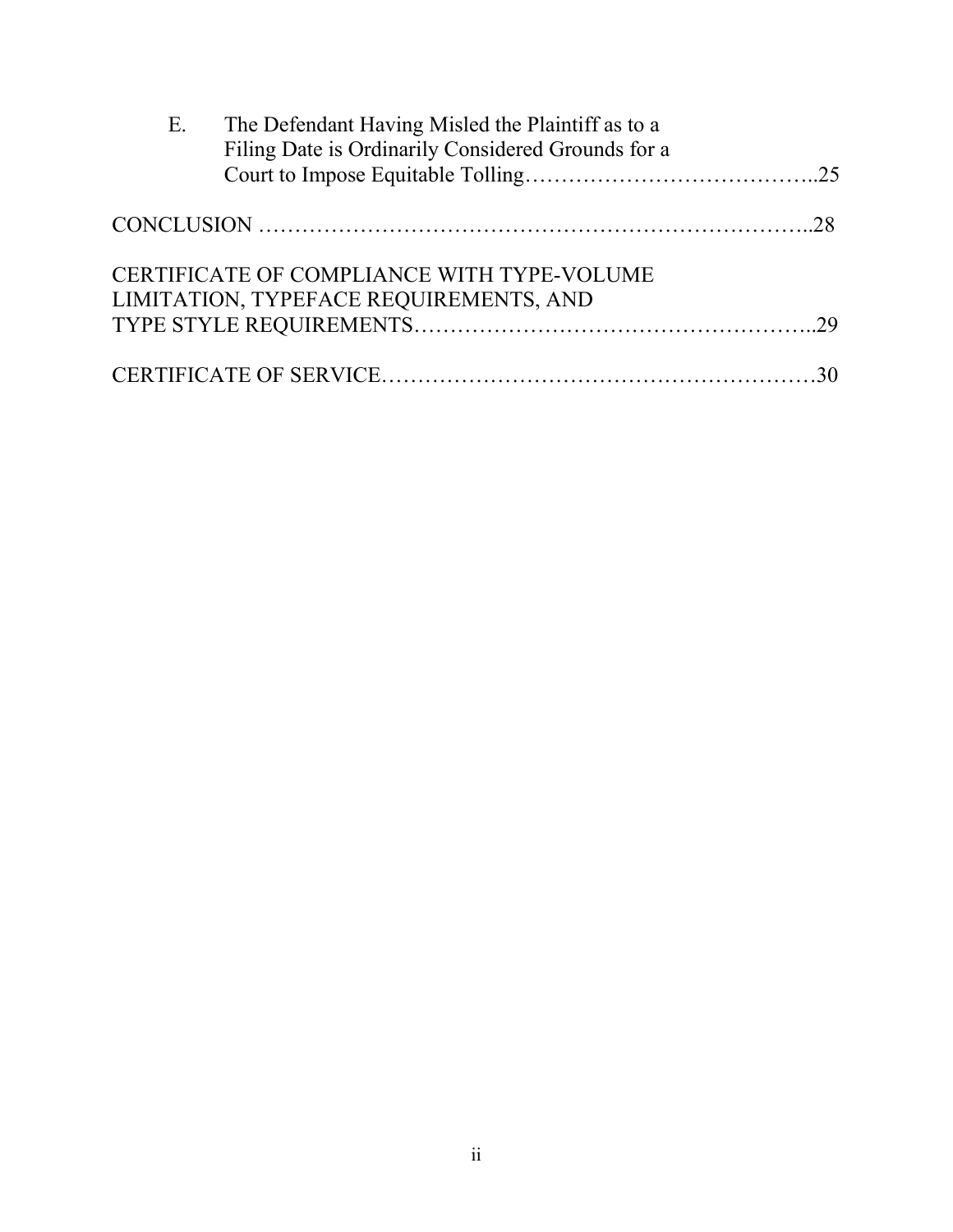# **TABLE OF AUTHORITIES**

#### **Page**

# **CASES**

| Flight Attendants Against UAL Offset v. Comm'r,<br>165 F.3d 572 (7th Cir. 1999). |  |
|----------------------------------------------------------------------------------|--|
|                                                                                  |  |
|                                                                                  |  |
|                                                                                  |  |
| Hartmann v. Commissioner,                                                        |  |
|                                                                                  |  |
|                                                                                  |  |
| Holland v. Florida, 560 U.S. 631 (2010)17-19, 22-23, 25                          |  |
| Irwin v. Dept. of Veterans Affairs, 498 U.S. 89 (1990)13-14                      |  |
| John R. Sand & Gravel Co. v. United States,                                      |  |
| Kaplan v. Commissioner,                                                          |  |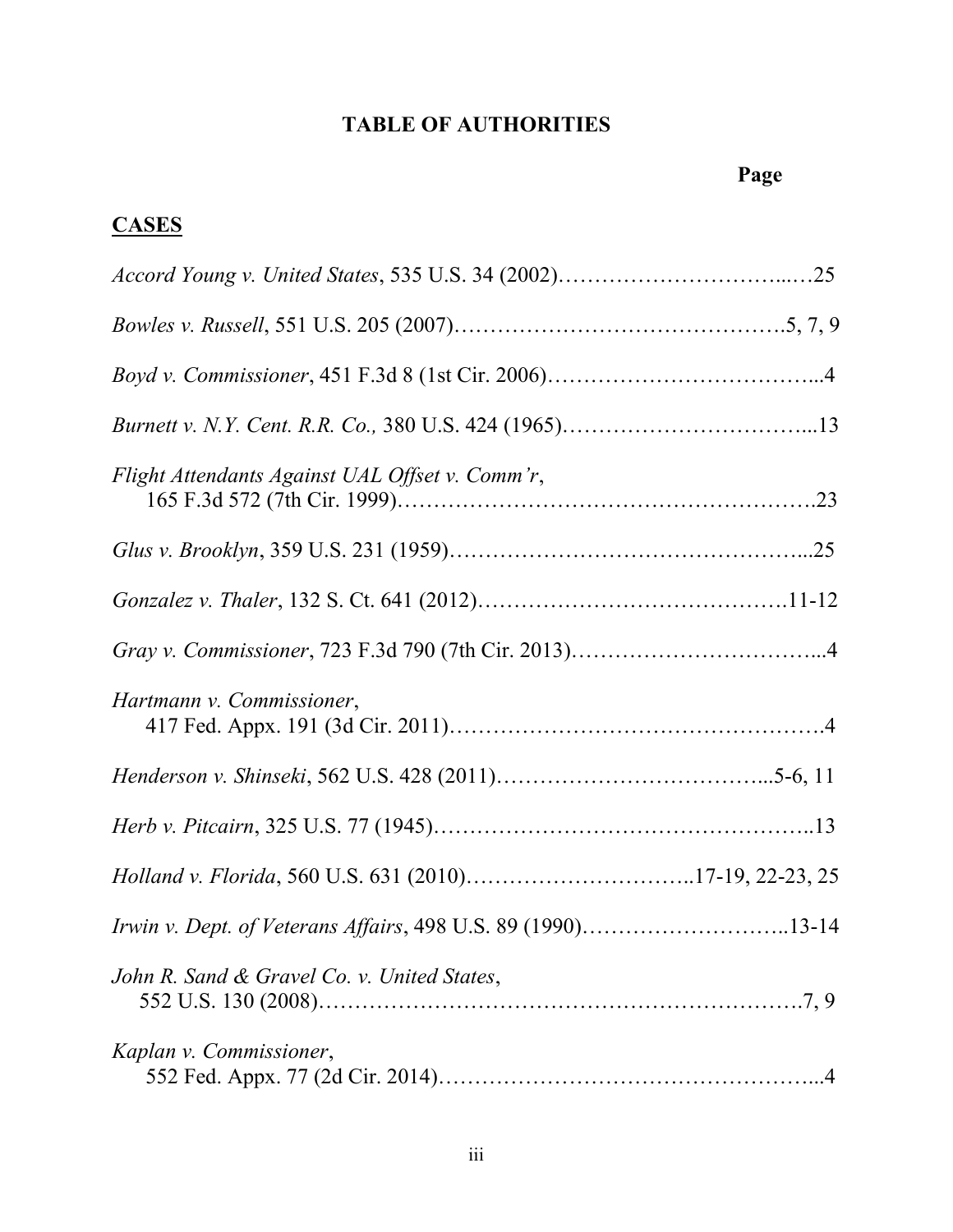| Magnum v. Action Collection Services, Inc.,                                                                                                                                 |
|-----------------------------------------------------------------------------------------------------------------------------------------------------------------------------|
| Matuszak v. Commissioner, Tax Court Docket No. 471-15<br>(available at https://www.ustaxcourt.gov/UstcDockInq/                                                              |
|                                                                                                                                                                             |
|                                                                                                                                                                             |
| Oltman v. Holland Am.Line-USA, Inc.,                                                                                                                                        |
|                                                                                                                                                                             |
| Pottgen v. Commissioner, Tax Court Docket No. 1410-15L<br>(order dated Mar. 4, 2016), at https://www.ustaxcourt.gov/<br>UstcDockInq/DocumentViewer.aspx?IndexID=679682027   |
| Rudd v. Commissioner, 91 Fed. Appx. 699 (1st Cir. 2004)4                                                                                                                    |
|                                                                                                                                                                             |
| Sebelius v. Auburn Regional Medical Center,                                                                                                                                 |
| Springer v. Commissioner, 416 Fed. Appx. 681 (10 <sup>th</sup> Cir. 2011)4-5                                                                                                |
| Swanson v. Commissioner, Tax Court Docket No. 14406-15S<br>(order dated Jan. 14, 2016), at https://www.ustaxcourt.gov/<br>UstcDockInq/DocumentViewer.aspx?IndexID=676078227 |
| Thompson v. Commissioner,                                                                                                                                                   |
| Trivedi v. Commissioner,                                                                                                                                                    |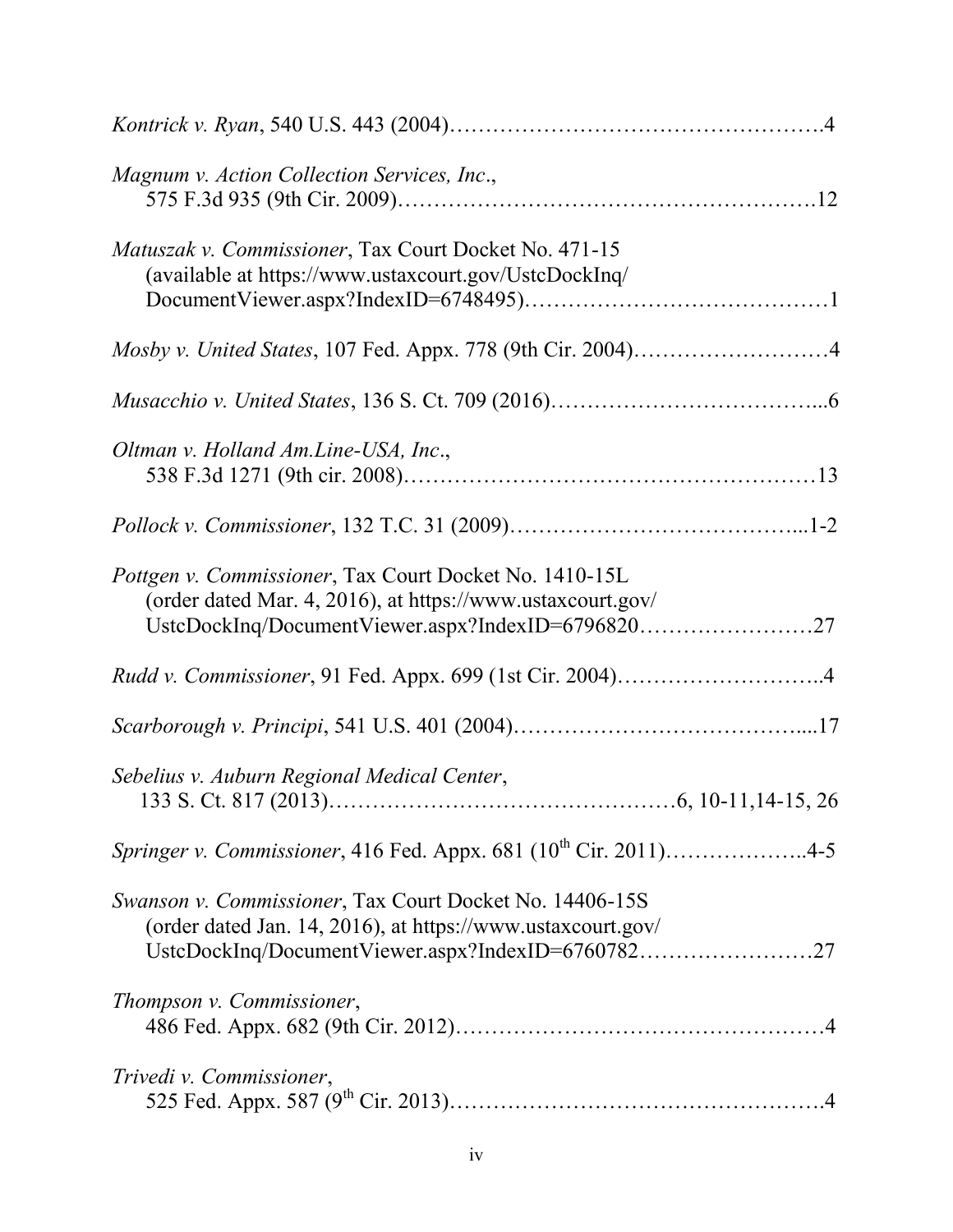| Tschida v. Commissioner,                                                               |  |
|----------------------------------------------------------------------------------------|--|
|                                                                                        |  |
| United States v. Brockamp, 519 U.S. 347 (1997)16, 18, 24                               |  |
| United States v. Wong, 135 S. Ct. 1625 (2015)5-6, 9-10, 13-15, 17                      |  |
|                                                                                        |  |
| Volpicelli v. United States, 777 F.3d 1042 (9 <sup>th</sup> Cir. 2015)16-17, 19-20, 23 |  |
| <b>STATUTES</b>                                                                        |  |
|                                                                                        |  |
| 15 U.S.C. (IRC):                                                                       |  |
|                                                                                        |  |
| 26 U.S.C.:                                                                             |  |
|                                                                                        |  |
|                                                                                        |  |
|                                                                                        |  |
|                                                                                        |  |
|                                                                                        |  |

 § 6330(c)(3)(C)………………………………………………………………...24 § 6330(d)………………………………………………………………………..9  $§ 6330(d)(1)$ ……………………………………………1-3, 7-10, 12-13, 16, 18, 20-23, 25-26 § 6511………………………………………………………………………….18 § 7122………………………………………………………………………….24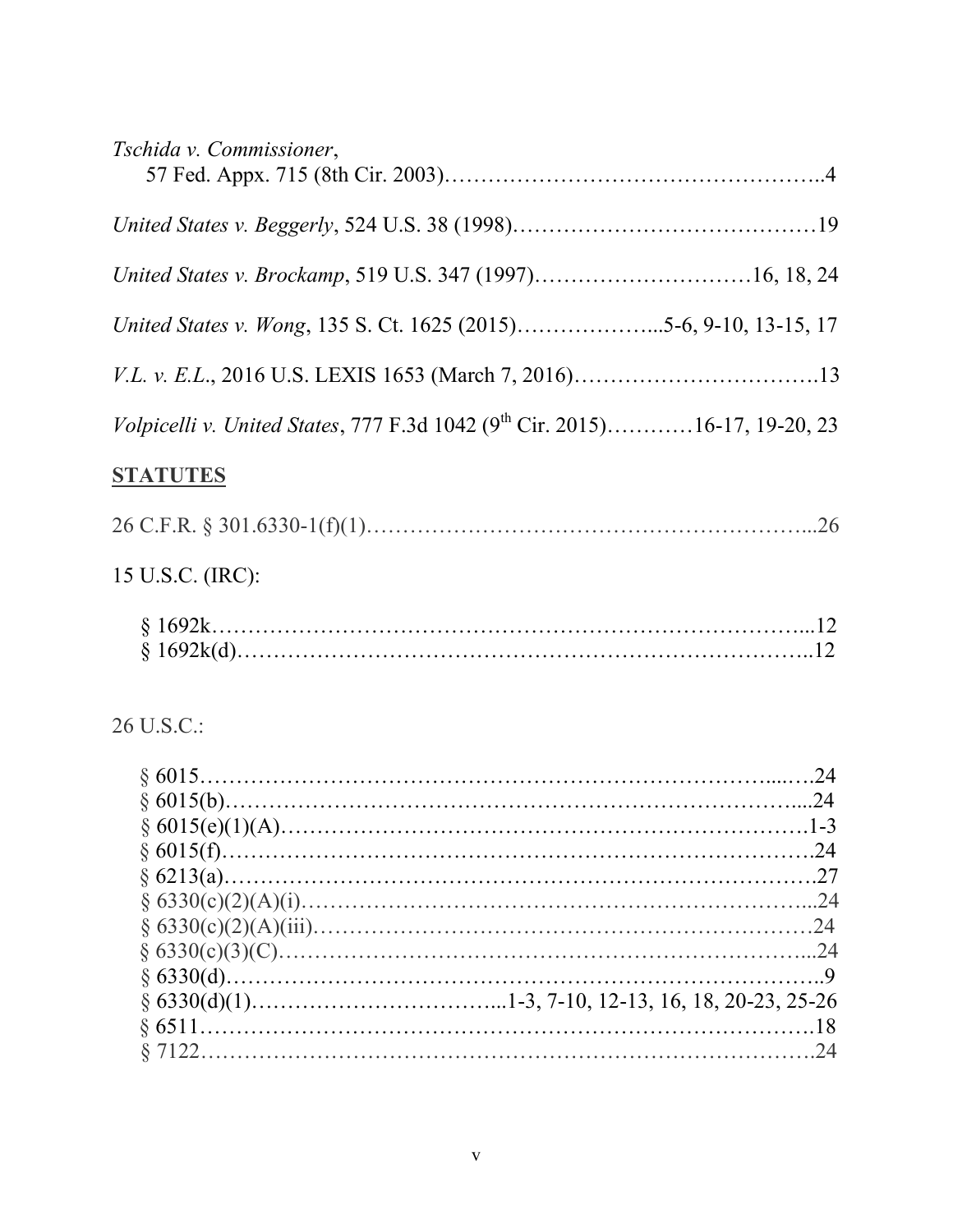| 28 U.S.C.:                                                                                                                                                                                                                |
|---------------------------------------------------------------------------------------------------------------------------------------------------------------------------------------------------------------------------|
|                                                                                                                                                                                                                           |
| 42 U.S.C.:                                                                                                                                                                                                                |
|                                                                                                                                                                                                                           |
| IRS Restructuring and Reform Act of 1998, Pub. L. 105-206:                                                                                                                                                                |
|                                                                                                                                                                                                                           |
|                                                                                                                                                                                                                           |
|                                                                                                                                                                                                                           |
|                                                                                                                                                                                                                           |
| <b>MISCELLANEOUS</b>                                                                                                                                                                                                      |
| David van den Berg, "ABA Meeting: Low-Income Clinic<br>Representation Levels Constant", Tax Notes Today,                                                                                                                  |
|                                                                                                                                                                                                                           |
|                                                                                                                                                                                                                           |
|                                                                                                                                                                                                                           |
| Joint Committee on Taxation, "Technical Explanation<br>of H.R. 4, the 'Pension Protection Act of 2006', as<br>Passed by the House on July 28, 2006, and as Considered<br>by the Senate on August 3, $2006$ " (JCX-38-06), |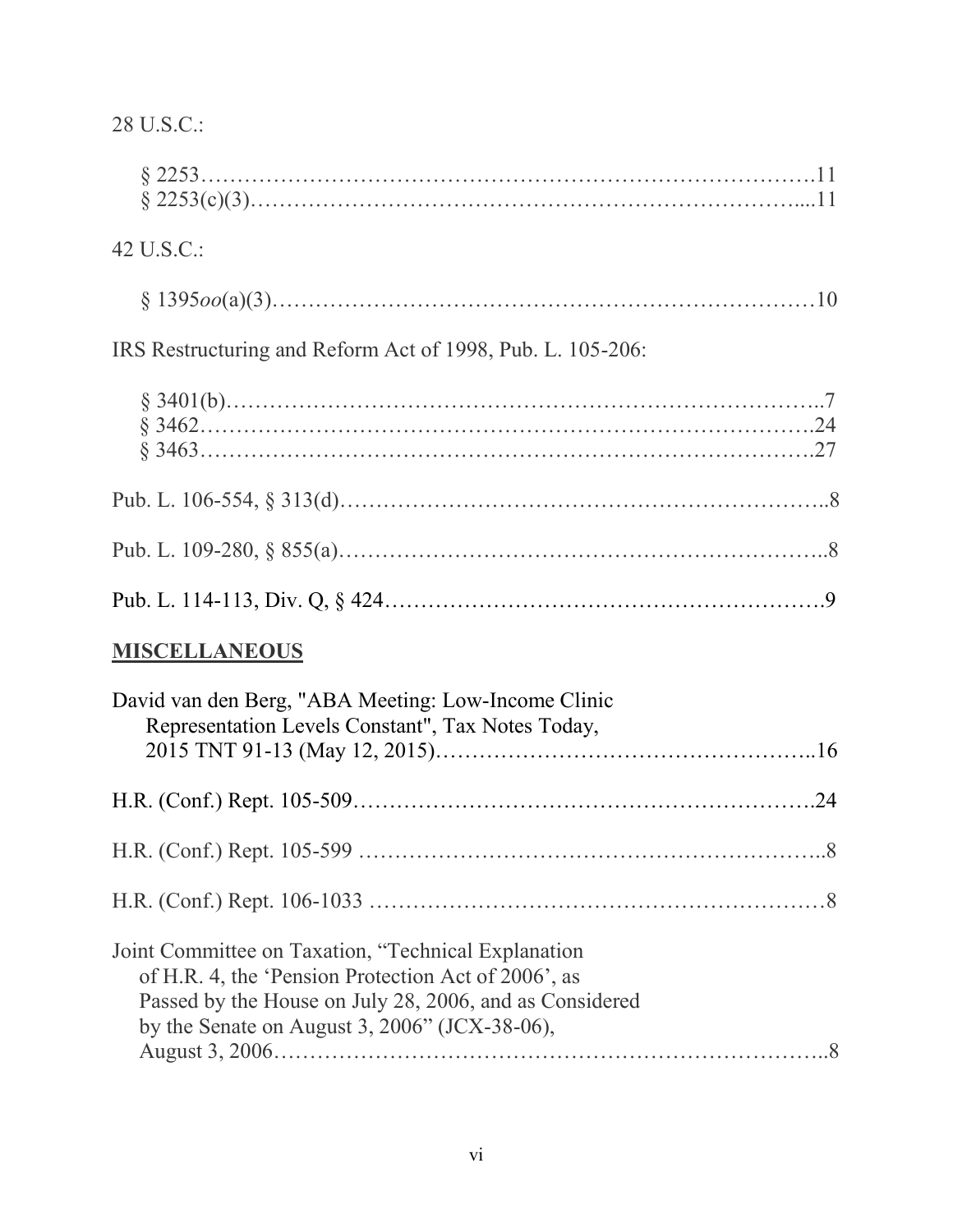| Joint Committee on Taxation, "Technical Explanation Of                                        |  |
|-----------------------------------------------------------------------------------------------|--|
| 'The Protecting Americans From Tax Hikes Act Of 2015,'                                        |  |
| House Amendment #2 To The Senate Amendment                                                    |  |
| To H.R. 2029" (Rules Committee Print 114-40),                                                 |  |
|                                                                                               |  |
|                                                                                               |  |
| Carlton M. Smith & T. Keith Fogg, "Tax Court"<br>Collection Due Process Cases Take Too Long", |  |
| 130 Tax Notes 403 (Jan. 24, 2011), 2011 TNT                                                   |  |
|                                                                                               |  |
|                                                                                               |  |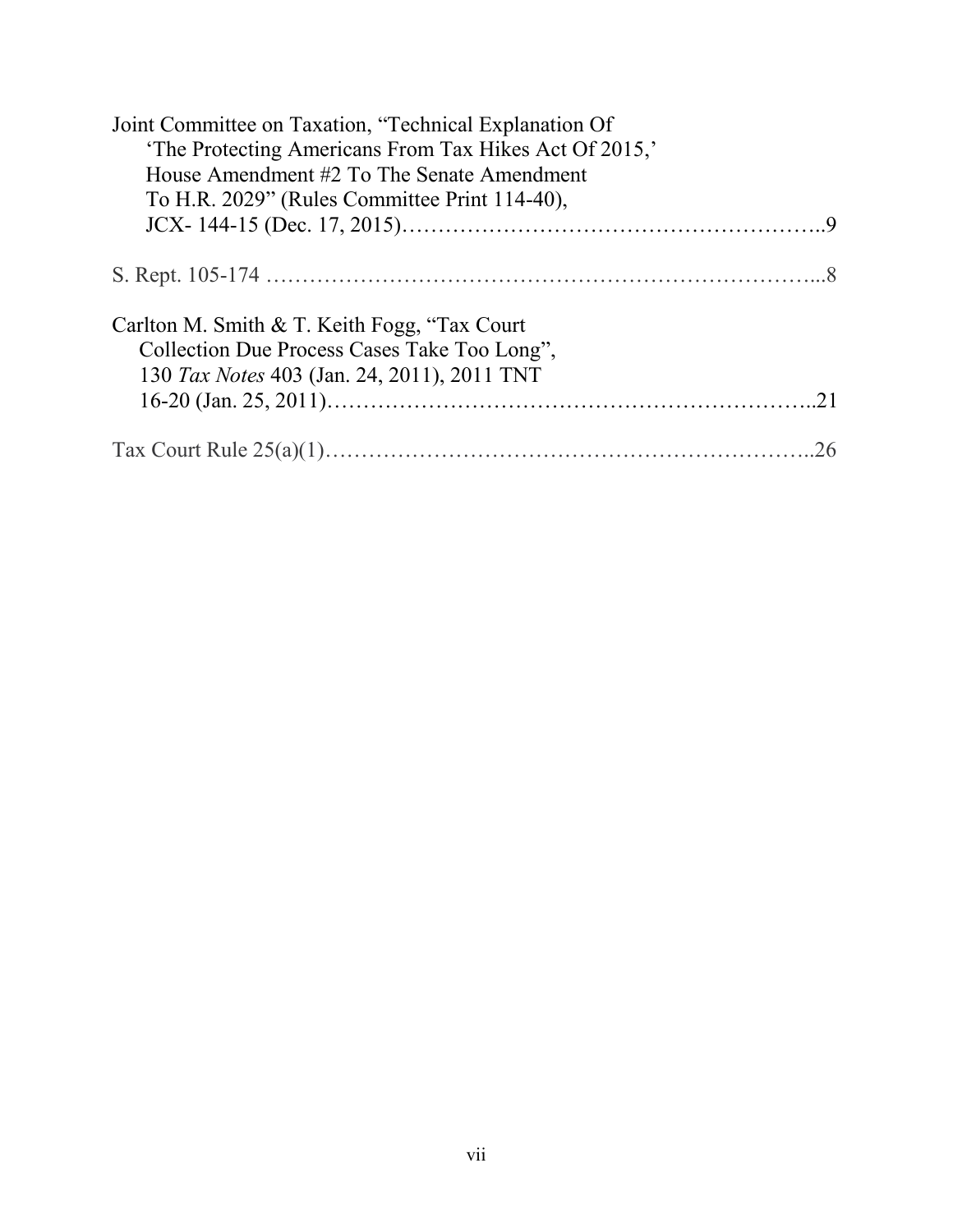# **INTEREST OF THE** *AMICUS<sup>1</sup>*

Like the appellant, Philip Duggan, Linda Jean Matuszak mailed a Tax Court petition a day late and it was dismissed for lack of jurisdiction. *See* order dated December 29, 2015, in *Matuszak v. Commissioner*, Tax Court Docket No. 471-15 (available at

https://www.ustaxcourt.gov/UstcDockInq/DocumentViewer.aspx?IndexID=67484 95). Similar to Mr. Duggan, Ms. Matuszak argues that the IRS misled her into filing late. In her case, she alleges an IRS Appeals Officer orally provided a filing date that was two days after the correct date.

A difference between Mr. Duggan's case and Ms. Matuszak's case is that his case is a Collection Due Process ("CDP") case brought under  $\S 6330(d)(1)^2$ (allowing 30 days to file), while hers is an innocent spouse case brought under  $\delta$ 6015(e)(1)(A) (allowing 90 days to file). However, both statutes were enacted in the same 1998 legislation and contain similar language. *Pollock v. Commissioner*, 132 T.C. 21, 31 (2009).

 $\overline{a}$ 

<sup>&</sup>lt;sup>1</sup> Pursuant to FRAP 29(c)(5), this is to affirm that no party's counsel authored this brief in whole or in part. No party or party's counsel contributed money that was intended to fund preparing or submitting this brief. The only person who contributed money that was intended to fund preparing or submitting this brief is Harvard University. The views expressed herein are those of *amicus*' counsel, not of Harvard University.

 $2$  Unless otherwise indicated, all section references are to the Internal Revenue Code (26 U.S.C.)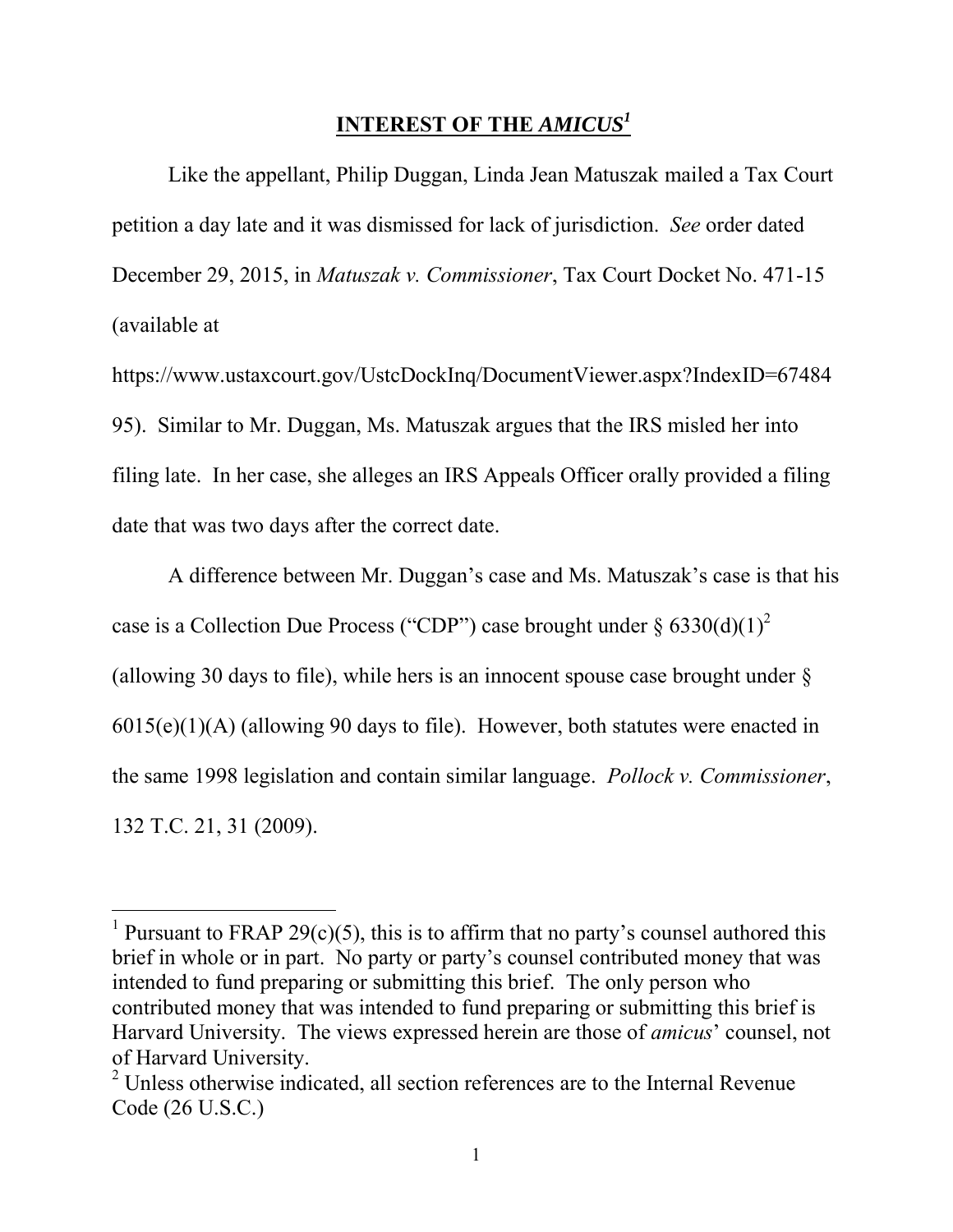In *Pollock*, the Tax Court held that the 90-day period at  $\S 6015(e)(1)(A)$  in which to file a Tax Court innocent spouse petition is jurisdictional and not subject to equitable tolling. There, the court relied, in part, on opinions that it had previously issued holding that the 30-day period at  $\S$  6330(d)(1) in which to file a Tax Court CDP petition is jurisdictional and not subject to equitable tolling. *Pollock*, *supra*, at 31-32.

In January 2016, Ms. Matuszak timely filed a motion to vacate the order dismissing her case. In an accompanying memorandum of law filed by the undersigned *pro bono* counsel, Ms. Matuszak argued that Supreme Court opinions on jurisdiction and equitable tolling issued after *Pollock* have completely undermined *Pollock*'s reasoning, such that the opinion should be overruled and it should be held that the 90-day period at  $\S 6015(e)(1)(A)$  is not jurisdictional and is subject to equitable tolling. This argument was not made to the court prior to its order of dismissal, when Ms. Matuszak was *pro se*.

The Tax Court has not yet decided Ms. Matuszak's motion to vacate. However, it is her intention, if she loses that motion, to appeal her case to the Court of Appeals for the Second Circuit. A ruling in this case that the period at § 6330(d)(1) in which to file a Tax Court CDP petition is jurisdictional and not subject to equitable tolling would materially damage Ms. Matuszak's case – particularly as (1) no Court of Appeals has yet expressed a view on whether the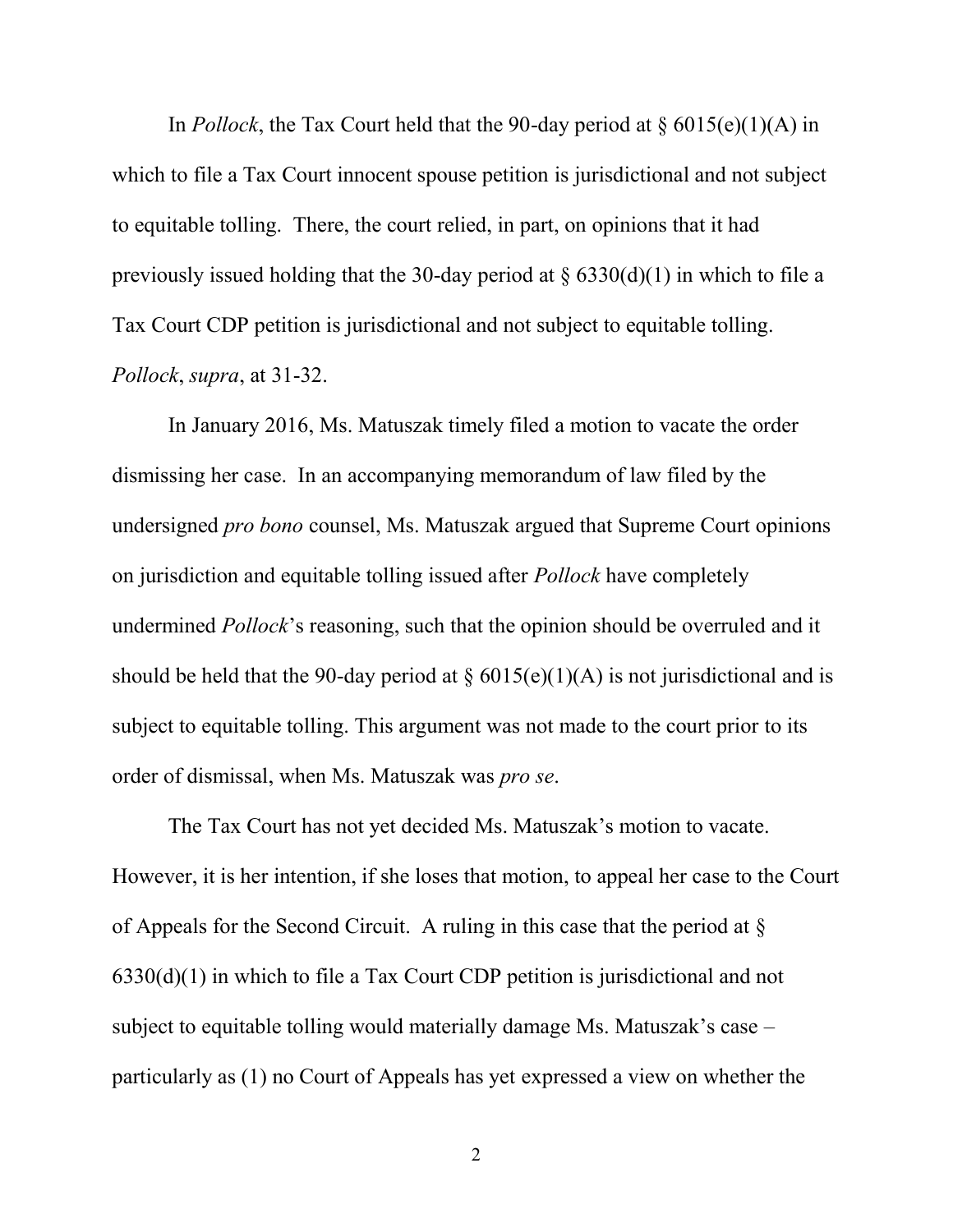period in  $\S 6015(e)(1)(A)$  is jurisdictional or subject to equitable tolling and (2) no Court of Appeals has considered how recent Supreme Court opinions on jurisdiction and equitable tolling affect whether the period to file in  $\S$  6330(d)(1) is jurisdictional or subject to equitable tolling.

#### **ARGUMENT**

In his order dismissing this case for lack of jurisdiction, Tax Court Chief Judge Thornton determined that the jurisdiction of the Tax Court depends, in part, on the timely filing of a petition and that the Tax Court has no authority to extend that period. Therefore, the Tax Court was powerless to take jurisdiction of this case, even if Mr. Duggan had been misled into filing late.

Mr. Duggan, as a *pro se* petitioner, is, in essence, arguing that the time period in which to file a CDP petition is not jurisdictional and is subject to equitable tolling. Effectively, he argues that the time period should be tolled until the  $31<sup>st</sup>$  day because the IRS, in its notice of determination, misled him as to the correct filing date.

**I. The 30-day Period to File a Section 6330(d) Petition in the Tax Court is a Nonjurisdcitional Statute of Limitations.** 

The opinions relied on by Judge Thornton in his order are Tax Court opinions from 2000 and 2004. However, beginning in 2004, the Supreme Court observed that it and other courts had been too careless in using the word "jurisdictional." The Court wrote:

3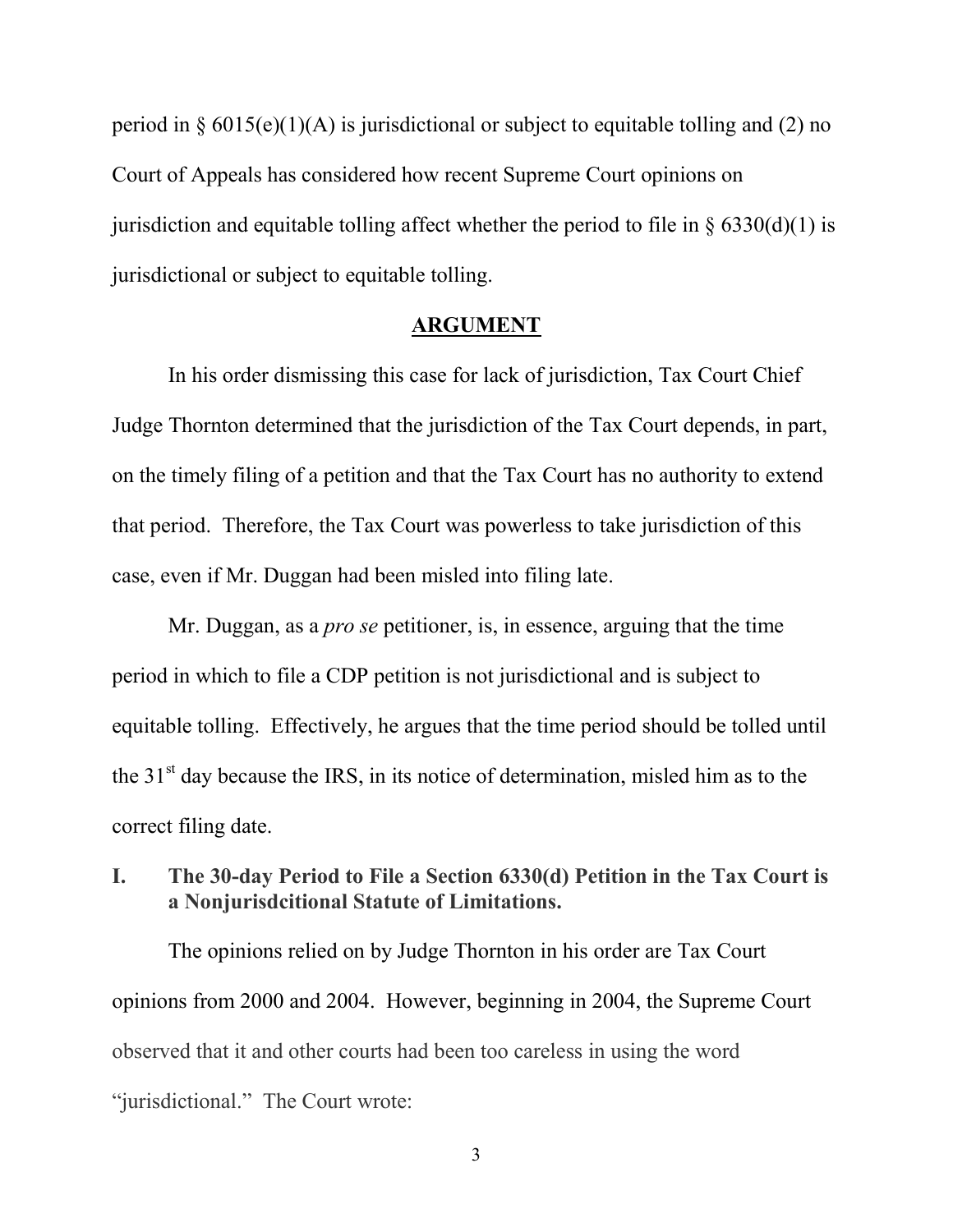"[C]lassify[ing] time prescriptions, even rigid ones, under the heading 'subject matter jurisdiction'" can be confounding. *Carlisle* [*v. United States*], 517 U.S. [416] at 434 [(1996)] (Ginsburg, J., concurring). Clarity would be facilitated if courts and litigants used the label "jurisdictional" not for claim-processing rules, but only for prescriptions delineating the classes of cases (subject-matter jurisdiction) and the persons (personal jurisdiction) falling within a court's adjudicatory authority.

#### *Kontrick v. Ryan*, 540 U.S. 443, 455 (2004).

 $\overline{a}$ 

Subsequent to *Kontrick*, the Supreme Court issued a series of opinions holding that time periods in which to file court suits are only rarely jurisdictional. It also issued several opinions concerning whether non-jurisdictional time periods may be equitably tolled. Neither in Judge Thornton's order nor in any other Tax Court opinion has consideration been given to whether the recent Supreme Court case law impacts the Tax Court's precedent that the period in which to file a CDP petition is jurisdictional and not subject to equitable tolling.

While there have been Circuit Courts of Appeals who have affirmed a Tax Court dismissal of an untimely CDP petition for lack of jurisdiction; *see Gray v. Commissioner*, 723 F.3d 790 (7th Cir. 2013); *Kaplan v. Commissioner*, 552 Fed. Appx. 77 (2d Cir. 2014); *Thompson v. Commissioner*, 486 Fed. Appx. 682 (9th Cir. 2012); *Tschida v. Commissioner*, 57 Fed. Appx. 715 (8th Cir. 2003);<sup>3</sup> none of

<sup>&</sup>lt;sup>3</sup> There have been a number of Circuit Court opinions where the court has stated, in dicta, that the timely filing of a CDP petition is a jurisdictional requirement. But, in these cases, the Tax Court lacked jurisdiction because no notice of determination had been issued. *See Boyd v. Commissioner*, 451 F.3d 8, 10-11 & n.1 (1st Cir. 2006); *Trivedi v. Commissioner*, 525 Fed. Appx. 587 (9<sup>th</sup> Cir. 2013); *Hartmann v.*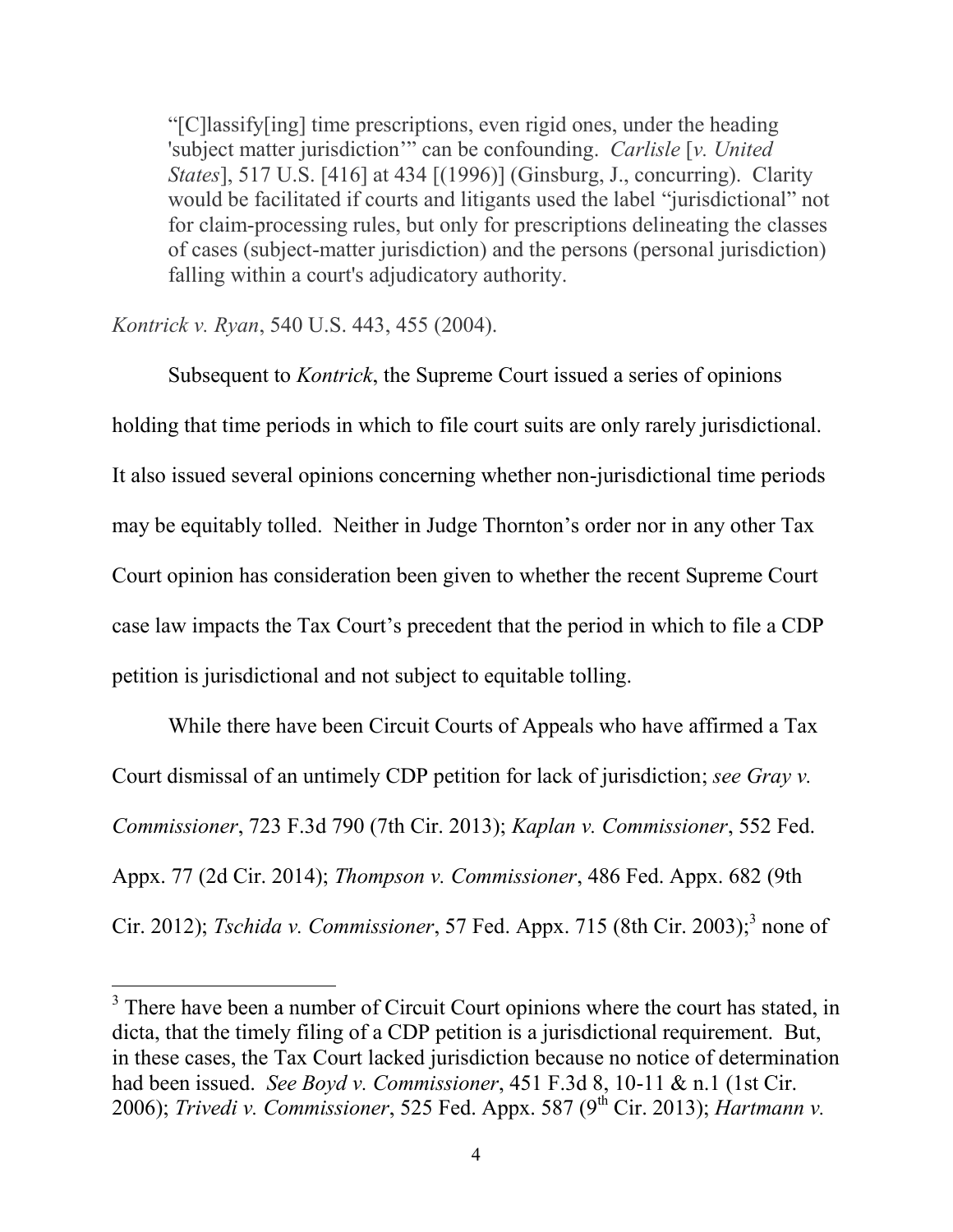these opinions discussed the effect of the recent Supreme Court case law on jurisdiction or equitable tolling.

Thus, the issue presented in this case – whether recent Supreme Court opinions dictate that the period to file a CDP petition is not jurisdictional and is subject to equitable tolling – is one of first impression in any court.

# **A. Under Current Supreme Court Case Law, Filing Deadlines Are Now Only Rarely Jurisdictional.**

Since *Kontrick*, the Supreme Court has held that time periods in which to act

are almost never jurisdictional. *United States v. Wong*, 135 S. Ct. 1625 (2015).

However, the Court acknowledges that time periods are jurisdictional if Congress

makes a "clear statement" to that effect. *Id*. at 1632. The Court stated:

[I]n applying that clear statement rule, we have made plain that most time bars are nonjurisdictional. *See*, e.g., *id*., at \_\_\_, 133 S. Ct. 817, 825 (noting the rarity of jurisdictional time limits). Time and again, we have described filing deadlines as "quintessential claim-processing rules," which "seek to promote the orderly progress of litigation," but do not deprive a court of authority to hear a case. *Henderson v. Shinseki*, 562 U.S. 428, 435 (2011); *see Auburn Regional*. 568 U.S., at \_\_\_, 133 S. Ct. 817, 825; *Scarborough v. Principi*, 541 U.S. 401, 413 (2004). That is so, contrary to the dissent's suggestion, *see post,* at \_\_\_, \_\_\_ - \_\_\_, 191 L. Ed. 2d, at 551, 554-555, even when the time limit is important (most are) and even when it is framed in mandatory terms (again, most are); indeed, that is so "however

 $\overline{a}$ *Commissioner*, 417 Fed. Appx. 191 (3d Cir. 2011); *Springer v. Commissioner*, 416 Fed. Appx. 681, 683 & n.1 (10<sup>th</sup> Cir. 2011); *Mosby v. United States*, 107 Fed. Appx. 778 (9th Cir. 2004); *Rudd v. Commissioner*, 91 Fed. Appx. 699 (1st Cir. 2004). Only one of these opinions even mentions any relevant current Supreme Court opinions: In *Springer* at 683 n.1, the court mentioned *Henderson v. Shinseki*, 562 U.S. 428 (2011)*,* and *Bowles v. Russell*, 551 U.S. 205 (2007), in a footnote.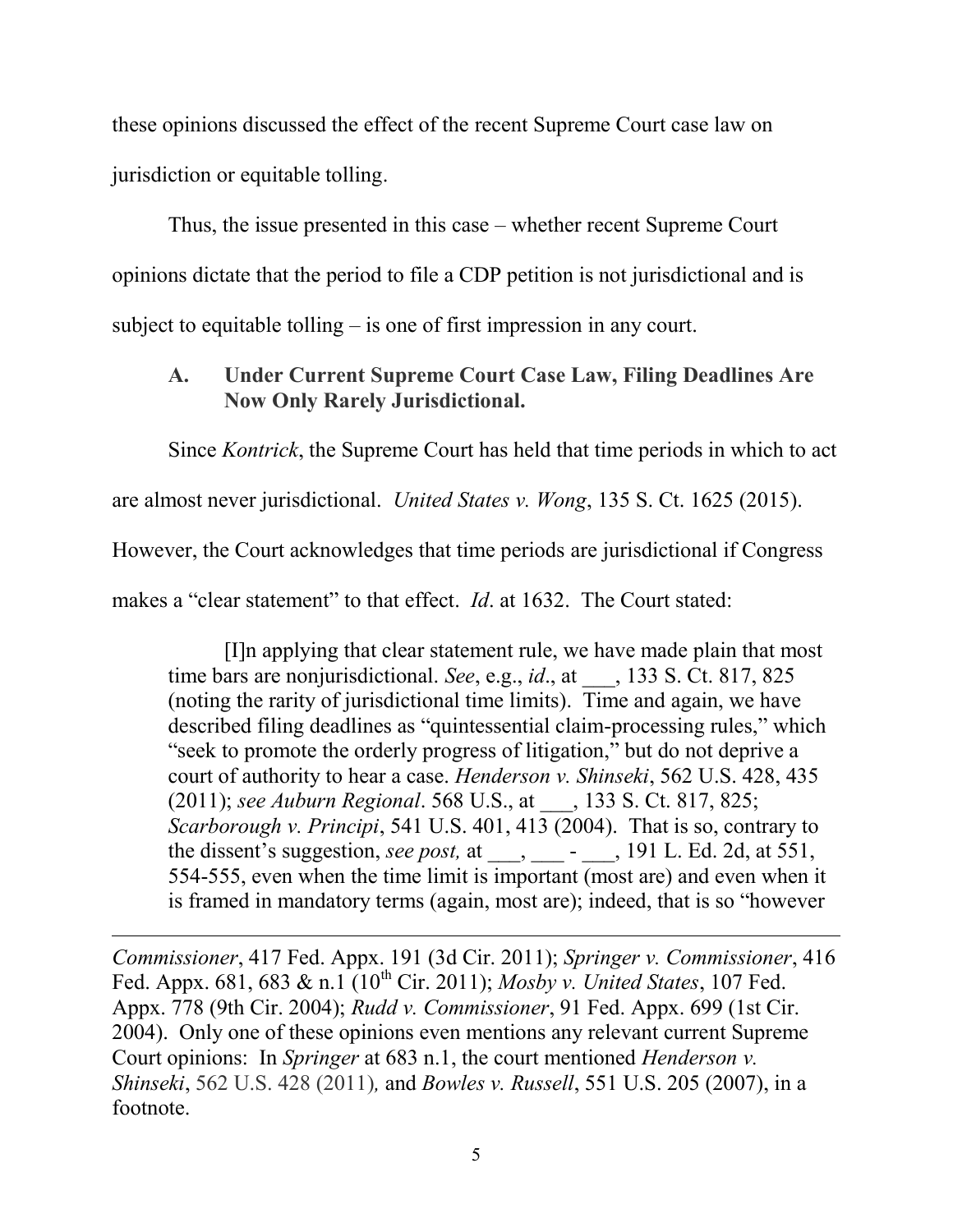emphatic[ally]" expressed those terms may be. *Henderson*, 562 U.S., at 439 (quoting *Union Pacific R. Co. v. Locomotive Engineers*, 558 U.S. 67, 81 (2009). Congress must do something special, beyond setting an exceptionfree deadline, to tag a statute of limitations as jurisdictional and so prohibit a court from tolling it.

*Id*.

 $\overline{a}$ 

In *Wong*, the Court also wrote: "This Court has often explained that Congress's separation of a filing deadline from a jurisdictional grant indicates that the time bar is not jurisdictional." *Id*. at 1633 (citations omitted). Three Supreme Court opinions issued after *Kontrick* have held a time period to be not jurisdictional, both because (1) there was no clear statement otherwise from Congress within the statute and (2) an actual jurisdictional grant in the United States Code was located far away from the stated time period. *Musacchio v. United States*, 136 S. Ct. 709 (2016); *Wong*, *supra*; *Henderson v. Shinseki*, 562 U.S. 428 (2011) (holding the period to file in an Article I Court of Appeals for Veterans Claims not jurisdictional).<sup>4</sup> Since *Kontrick*, only once has the Supreme Court held a time period not jurisdictional, even though the jurisdictional grant was in the same sentence containing that time period. *Sebelius v. Auburn Regional Med. Cntr.*, 133 S. Ct. 817 (2013).

<sup>&</sup>lt;sup>4</sup> That court is one of limited jurisdiction, like the Tax Court. Yet, the Supreme Court in *Henderson* held that the time limit to file in such court was not jurisdictional. Thus, the observation that the Tax Court is a court of limited jurisdiction is irrelevant in determining whether a filing period in the Tax Court is jurisdictional.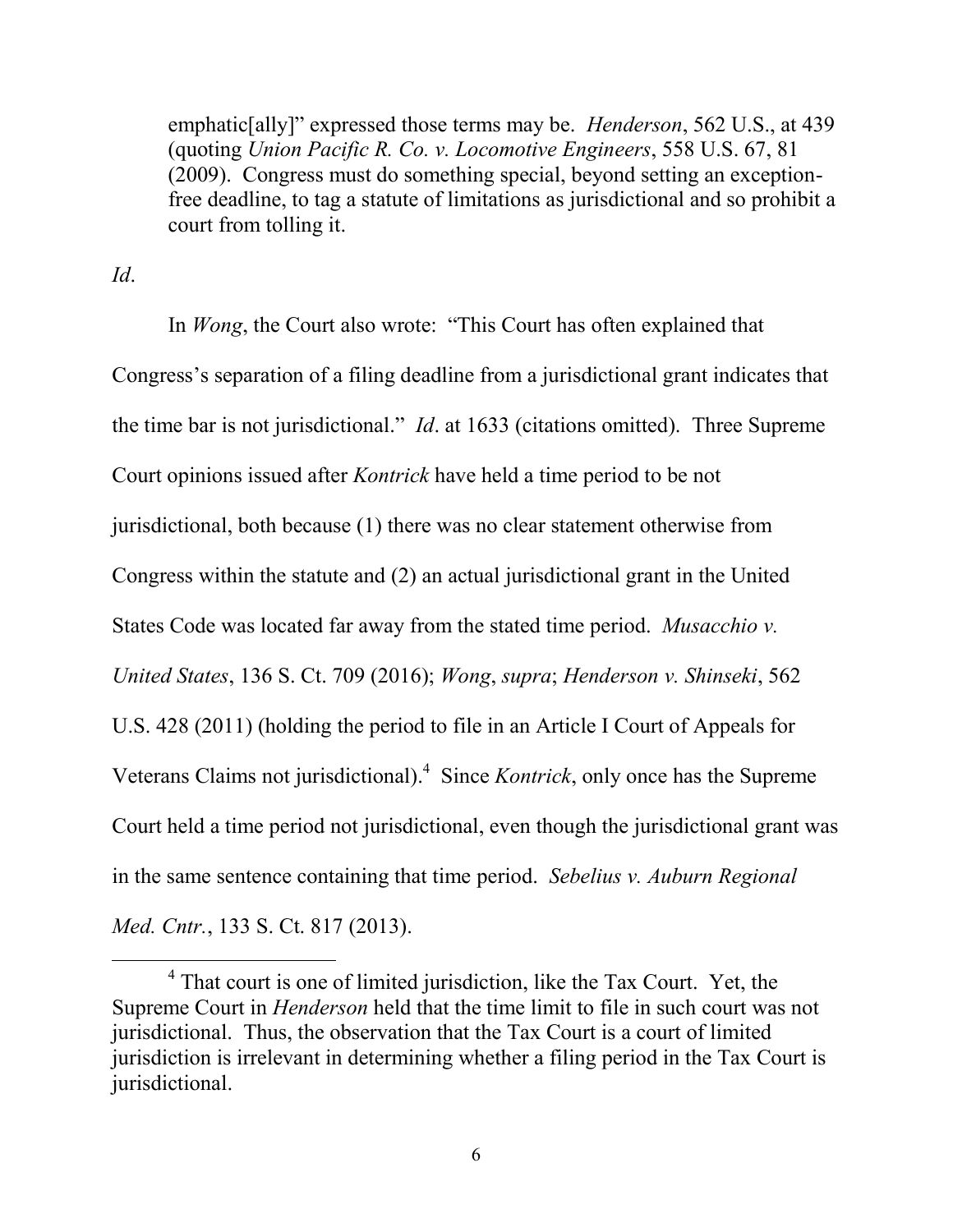The Court has never yet held, following *Kontrick*, that statutory words clearly stated Congress' intent that a time period be jurisdictional. This makes it especially difficult for lower courts to hold time periods jurisdictional under the clear statement rule, since there are no such examples to consider at this time.

Since *Kontrick*, there have been only two opinions holding that a time period is jurisdictional. But, those holdings were predicated only on *stare decisis*, since for over 100 years, the Supreme Court called those time periods jurisdictional. *John R. Sand & Gravel Co. v. United States*, 552 U.S. 130 (2008); *Bowles v. Russell*, 551 U.S. 205 (2007).

## **B. Under Current Supreme Court Case Law, the 30-day Period to File a CDP Petition is Nonjurisdictional.**

Applying current Supreme Court case law, the 30-day period in which to file a petition to the Tax Court under section 6330(d)(1) is not jurisdictional.

As originally enacted by § 3401(b) of the IRS Restructuring and Reform Act

of 1998, Pub. L. 105-206, section 6330(d) (1) provided:

(d) Proceeding After Hearing. –

 (1) Judicial review of determination. -- The person may, within 30 days of a determination under this section, appeal such determination-

 (A) to the Tax Court (and the Tax Court shall have jurisdiction to hear such matter); or

 (B) if the Tax Court does not have jurisdiction of the underlying tax liability, to a district court of the United States.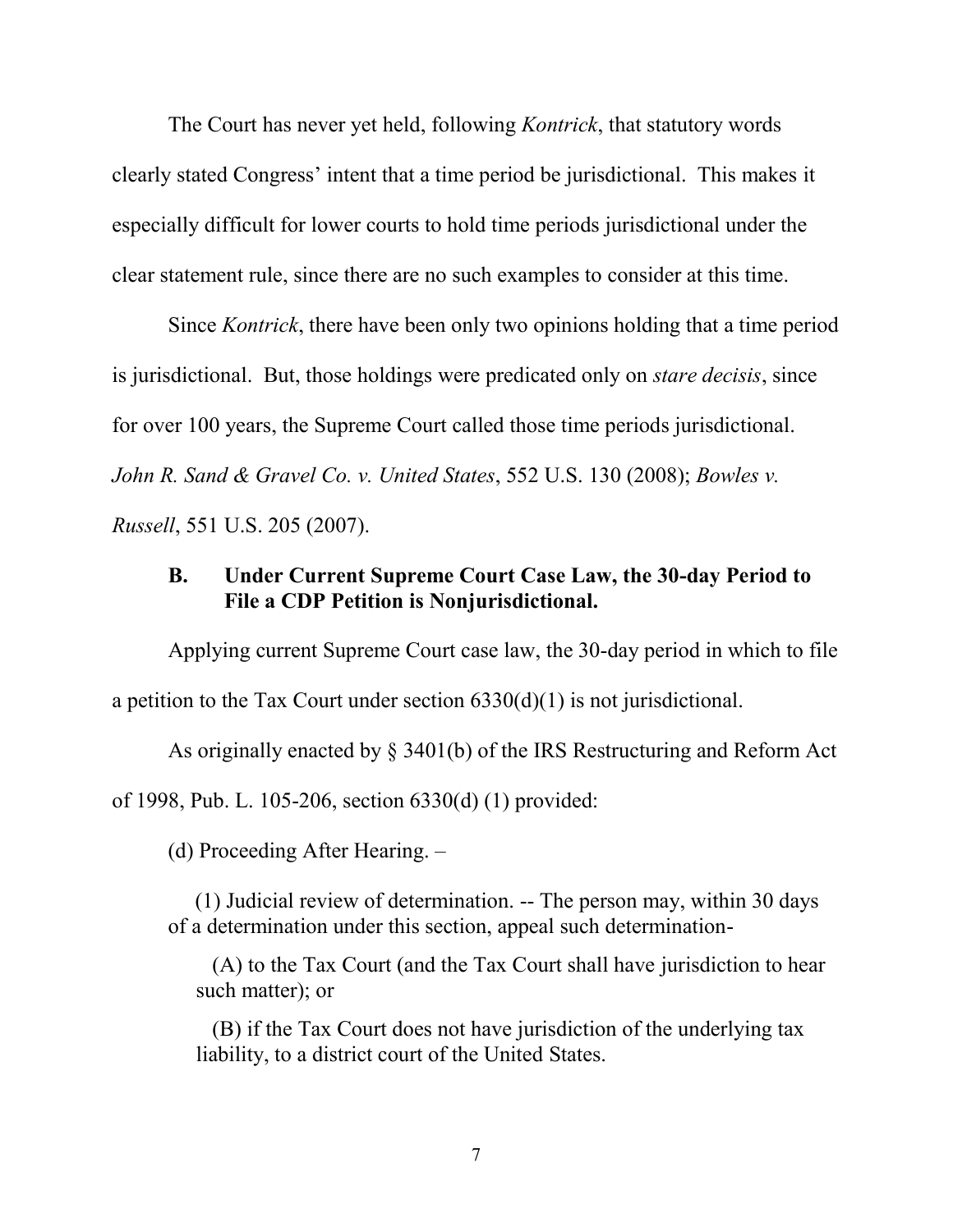If a court determines that the appeal was to an incorrect court, a person shall have 30 days after the court determination to file such appeal with the correct court.

The legislative history of this section says nothing about whether the time period is jurisdictional. S. Rept. 105-174 at 67-69; H.R. (Conf.) Rept. 105-599 at 263-266.

In 2000, Congress amended section 6330(d)(1) to replace the parenthetical "(and the Tax Court shall have jurisdiction to hear such matter)" with the broader parenthetical "(and the Tax Court shall have jurisdiction with respect to such matter)". Pub. L. 106-554, § 313(d). In the Conference Report on the legislation, this change to the wording is explained merely as one to clarify that a CDP determination of the Tax Court is a decision that is reviewable on appeal in another court. H.R. (Conf.) Rept. 106-1033 at 1024-1025.

In 2006, Congress made the Tax Court the sole venue for appeal of CDP notices of determination involving any tax by shortening section 6330(d)(1) to read: "Judicial review of determination. -- The person may, within 30 days of a determination under this section, appeal such determination to the Tax Court (and the Tax Court shall have jurisdiction with respect to such matter)." As amended by Pub. L. 109-280, § 855(a). The legislative history of this change does not mention the 30-day period. Joint Committee on Taxation, "Technical Explanation of H.R. 4, the 'Pension Protection Act of 2006', as Passed by the House on July 28, 2006,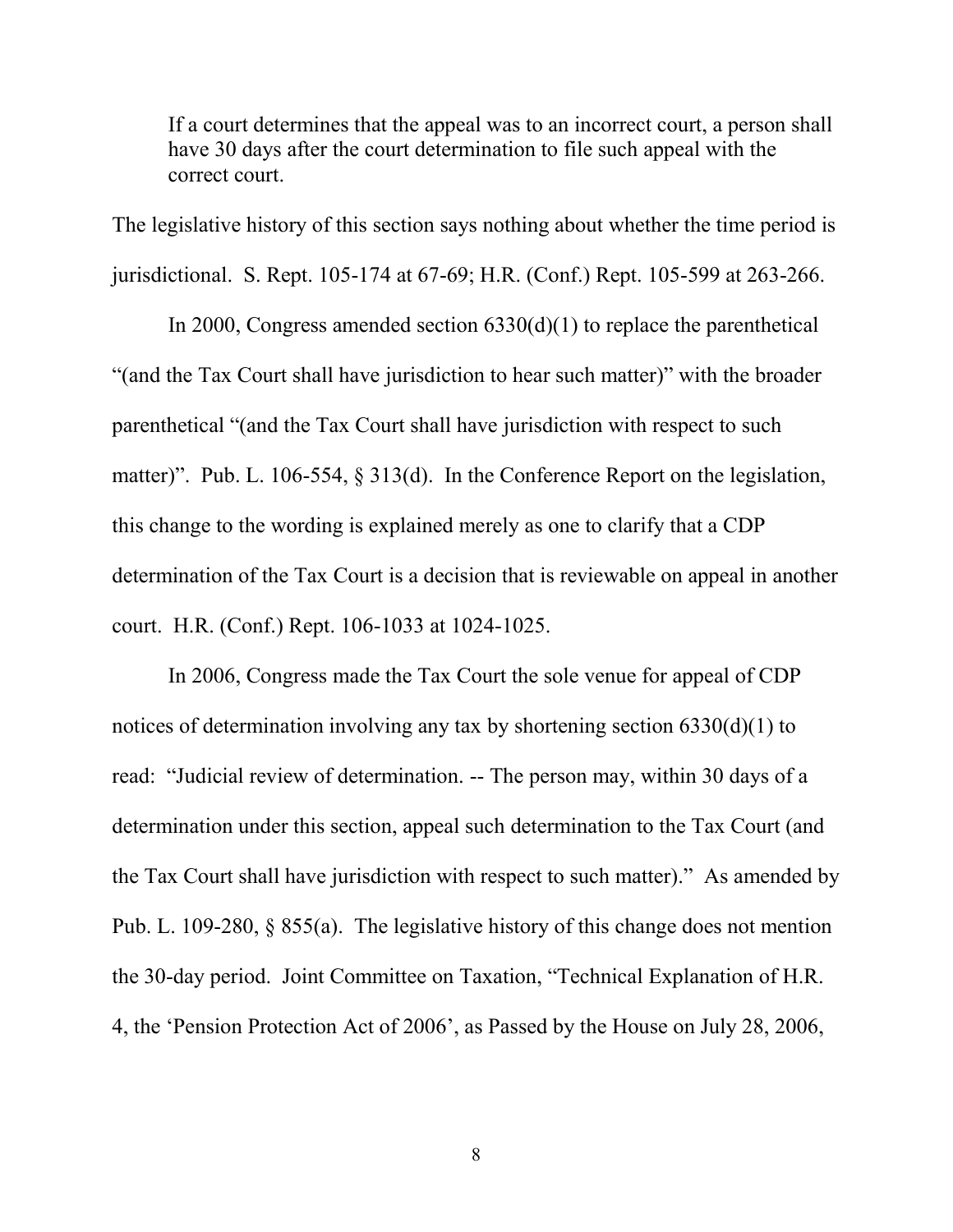and as Considered by the Senate on August 3, 2006" (JCX-38-06), August 3, 2006, at 201-202.

Thus, the final result is a single sentence in section  $6330(d)(1)$  that contains two parts – one providing a filing deadline and another (contained within a parenthetical) granting jurisdiction to the Tax Court.<sup>5</sup>

Under current Supreme Court case law, "most time bars are nonjurisdictional." *Wong*, *supra*, at 1632. However, there are two exceptions to this rule:

One is that the Court will ignore its current "nonjurisdictional" rule if there is a long line of Supreme Court precedent interpreting the exact provision involved as jurisdictional. *Bowles v. Russell*, *supra*; *John R. Sand & Gravel Co. v. United States*, *supra*. This exception does not apply here though, because, in the 17 years since section 6330(d)(1) was enacted, the Supreme Court has never interpreted it.

 $\overline{a}$ 

<sup>5</sup> Although it is not applicable to this suit, *amicus* notes a recent amendment of section 6330(d), enacted by Pub. L. 114-113, Div. Q,  $\frac{6}{5}$  424. By this amendment, Congress has prospectively (1) changed the wording of the Tax Court CDP proceeding from an "appeal" to a "petition", and (2) inserted a single statutory tolling provision to coordinate the time period with the bankruptcy stay. The legislative history of this provision can be found at: Joint Committee on Taxation, Technical Explanation Of The Protecting Americans From Tax Hikes Act Of 2015, House Amendment #2 To The Senate Amendment To H.R. 2029 (Rules Committee Print 114-40), JCX- 144-15 (Dec. 17, 2015), pp. 255-256. Nothing in that legislative history indicates that the new language is drafted to make the time period jurisdictional. Indeed, quite the contrary: The legislative history refers to the 30-day period as a "period of limitations". *Id*. at 255.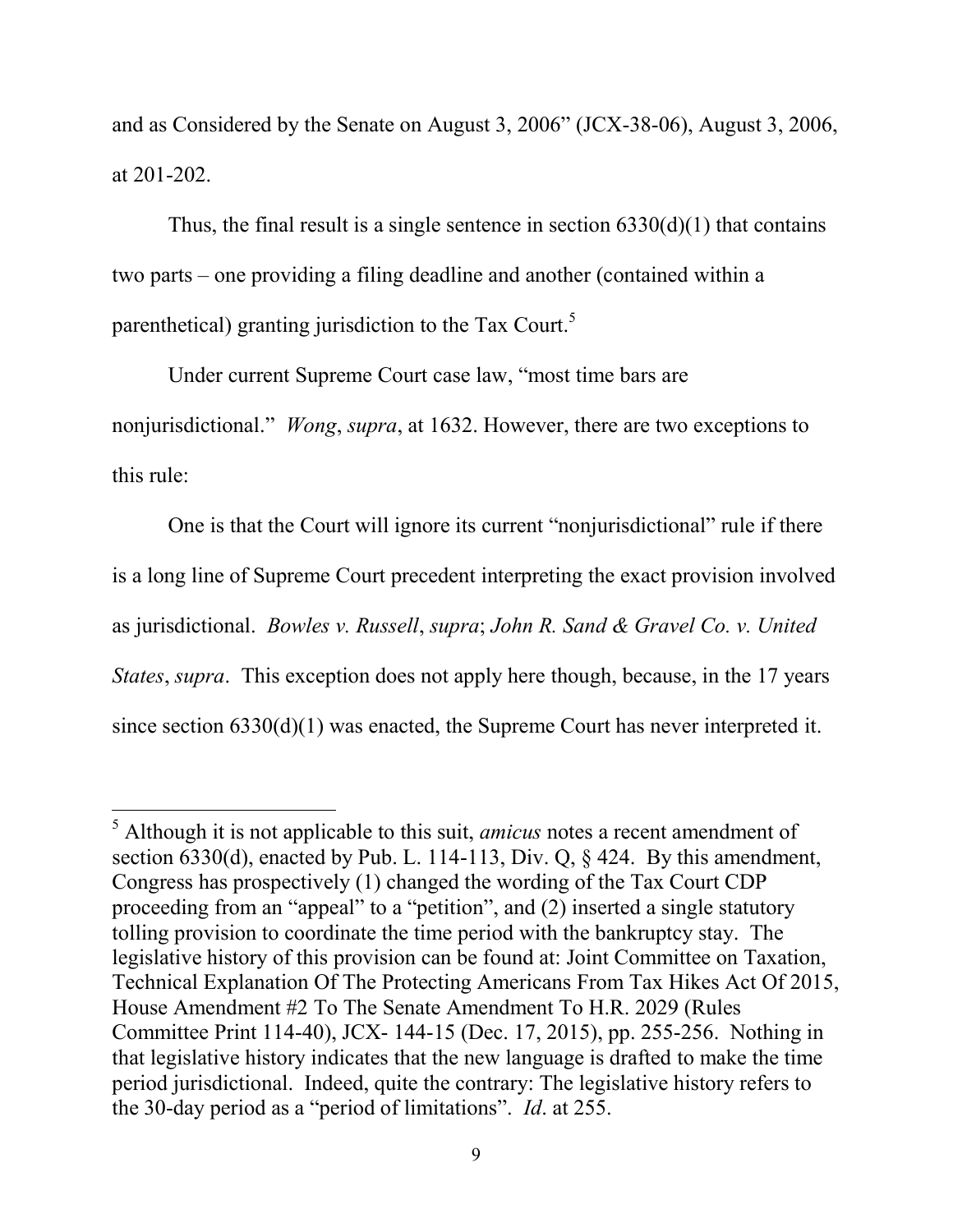Second, Congress may override the normal nonjurisdictional interpretation by making a clear statement indicating that Congress wants the time period to be jurisdictional. However, "Congress must do something special, beyond setting an exception-free deadline, to tag a statute of limitations as jurisdictional and so prohibit a court from tolling it." *Wong*, *supra*, at 1632.

The Supreme Court opinion most pertinent to interpreting section  $6330(d)(1)$ is its 2013 opinion in *Sebelius v. Auburn Regional Med. Cntr.*, *supra*. That opinion involved the 180-day time period under 42 U.S.C. § 1395*oo*(a)(3) that Medicare providers had to file in an administrative tribunal in order to complain of insufficient reimbursements. In a single, long sentence, subsection (a) of that statute provided that those providers "may" obtain hearings before administrative boards if (1) the providers were dissatisfied with certain administrative reimbursement determinations, (2) the amount in controversy was \$10,000 or more, and (3) the providers requested a hearing within 180 days after the determination.

The Supreme Court appointed an *amicus* to argue that the 180-day period was jurisdictional. However, the Court then rejected that argument, writing:

*Amicus* urges that the three requirements in § 1395*oo*(a) are specifications that together define the limits of the PRRB's jurisdiction. Subsection (a)(1) specifies the claims providers may bring to the Board, and subsection (a)(2) sets forth an amount-in-controversy requirement. These are jurisdictional requirements, *amicus* asserts, so we should read the third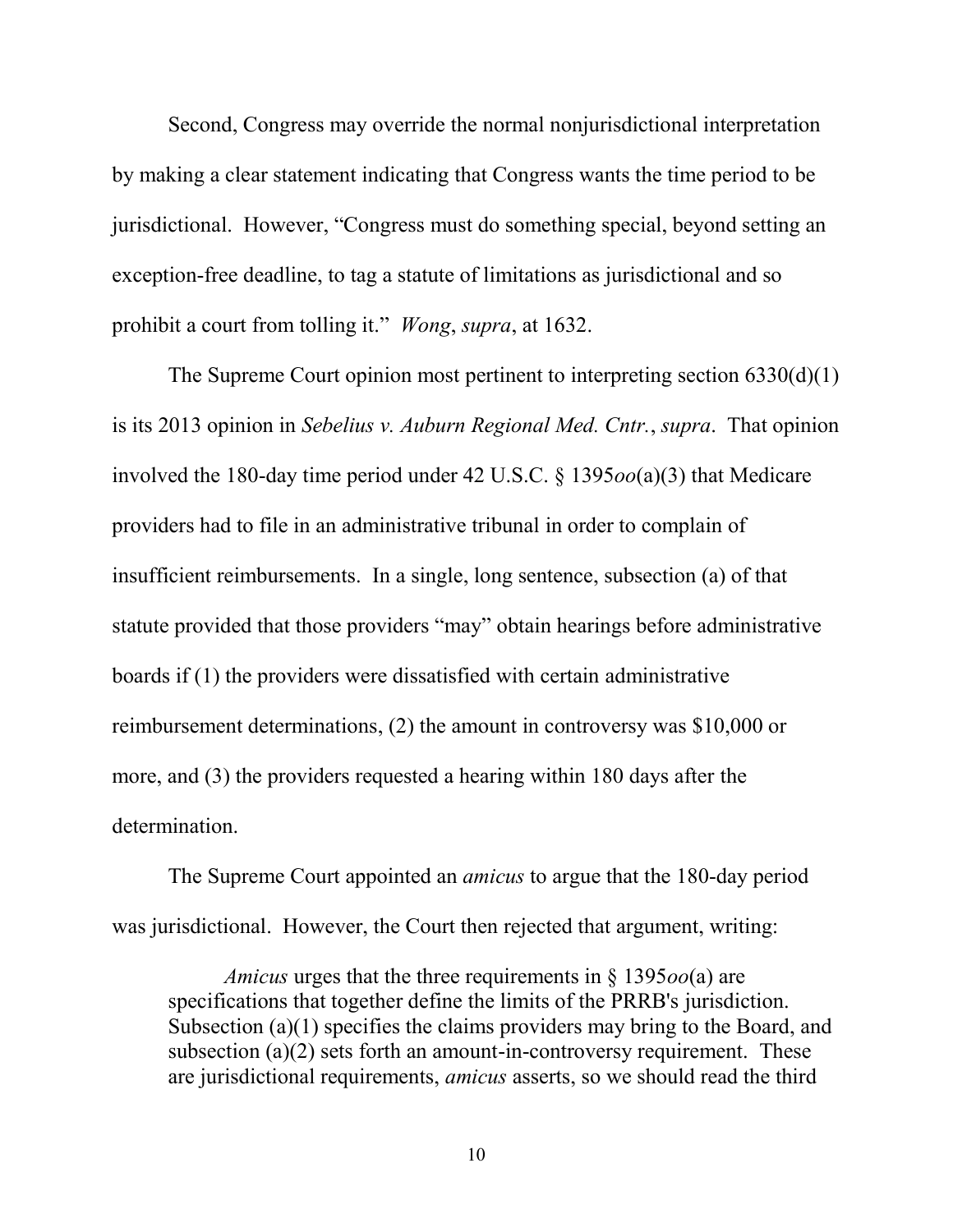specification, subsection (a)(3)'s 180-day limitation, as also setting a jurisdictional requirement.

Last Term, we rejected a similar proximity-based argument. *Auburn*, 133 S. Ct. at 825.

The Court noted that subsection (a)(3) did not contain words similar to "shall file a notice of appeal" – words insufficient even in *Henderson* to make the time period jurisdictional – but rather contained the much milder words "may obtain a hearing" before the Board if "such provider files a request for a hearing within 180 days after notice of the intermediary's final determination." *Id*. at 824- 825. The Court found this did not overcome the usual rule that filing deadlines are not jurisdictional.

As the Court noted, the proximity-based argument made by the *amicus* in *Auburn* was previously made the year before – in *Gonzalez v. Thaler*, 132 S. Ct. 641 (2012). In that case, 28 U.S.C. § 2253 addressed the jurisdiction of district courts in *habeas* review. Section (c)(3) of that statute provided that "[t]he certificate of appealability under paragraph (1) shall indicate which specific issue or issues satisfy the showing required by paragraph (2)." As in *Auburn*, the Court in *Gonzalez* refused to consider the requirement of paragraph (c)(3) jurisdictional, even though it was adjacent to several jurisdiction-related provisions within the same section of the United States Code. The Court reasoned that, "Mere proximity

11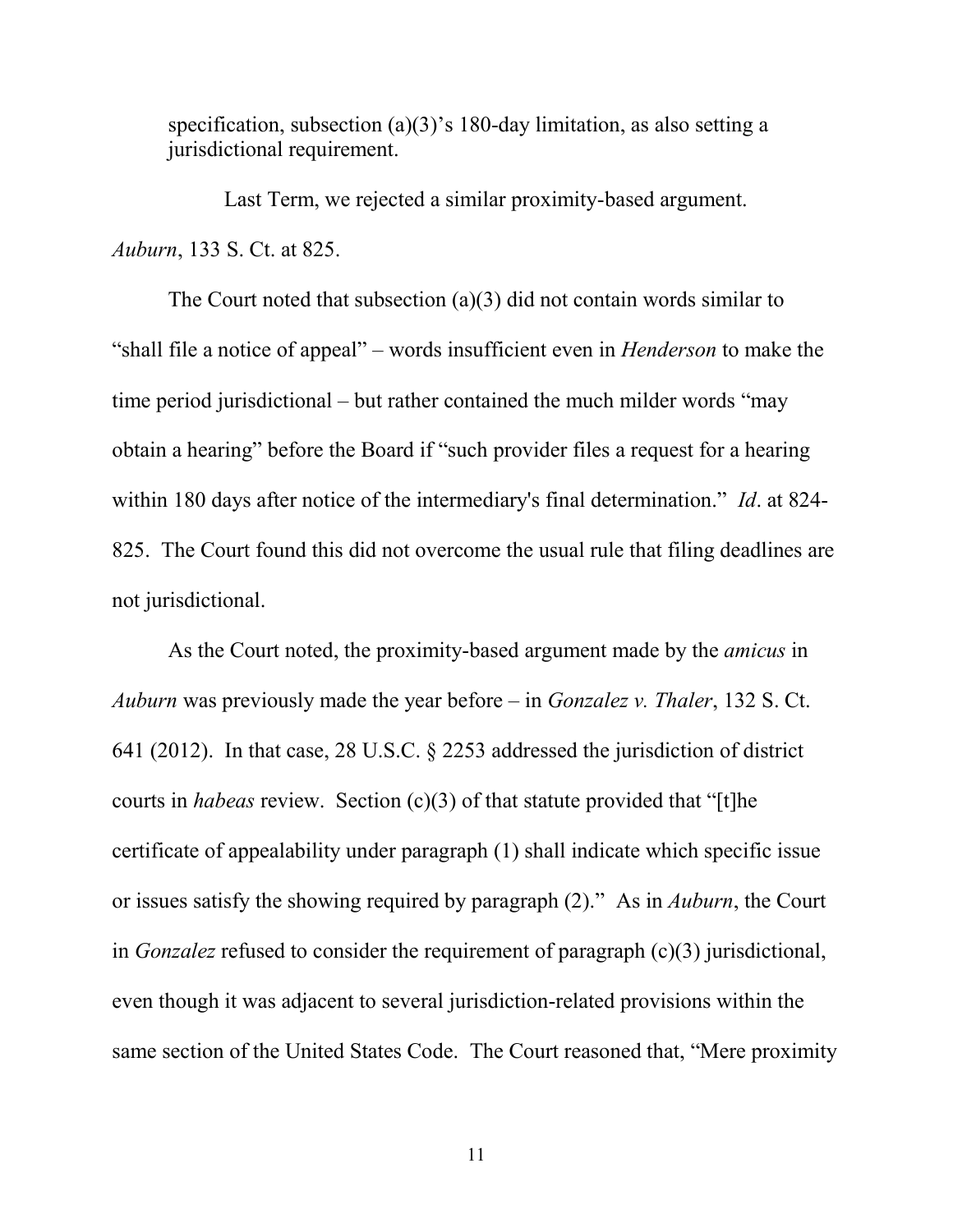will not turn a rule that speaks in nonjurisdictional terms into a jurisdictional hurdle." *Gonzalez*, 132 S. Ct. at 651.

Even before *Gonzalez* and *Auburn*, this Court held that a time period was not jurisdictional, despite its being adjacent to a jurisdictional grant in the same sentence. 15 U.S.C. § 1692k authorizes a suit for monetary damages under the Fair Debt Collection Practices Act. Subsection (d) thereof provides: "Jurisdiction: An action to enforce any liability created by this subchapter may be brought in any appropriate United States district court without regard to the amount in controversy, or in any other court of competent jurisdiction, within one year from the date on which the violation occurs." This Court stated:

[W]e attach no particular significance to the fact that this statute of limitations appears in the same sentence in which the jurisdiction provision appears. Nothing in the structure of that sentence tells us that the time limitation was also a jurisdictional limitation. In fact, a more natural reading is that parties may bring their action in any "court of competent jurisdiction" and may do so "within one year." 15 U.S.C. § 1692k(d)**.** It is fair to say that parties are faced with a "when" issue and a "what court" issue for every action, but the former does not usually control or affect the latter.

*Magnum v. Action Collection Services, Inc*., 575 F.3d 935, 940 (9th Cir. 2009).

Similarly to in *Auburn* and *Magnum*, section 6330(d)(1) is a single sentence containing a jurisdictional grant and a time period. But, there is no clear statement that the time period is similarly intended to be jurisdictional. Instead, there is confusion. While it is arguable that "such matter" in the jurisdictional parenthetical refers to (1) the filing of an appeal and (2) rigid compliance with the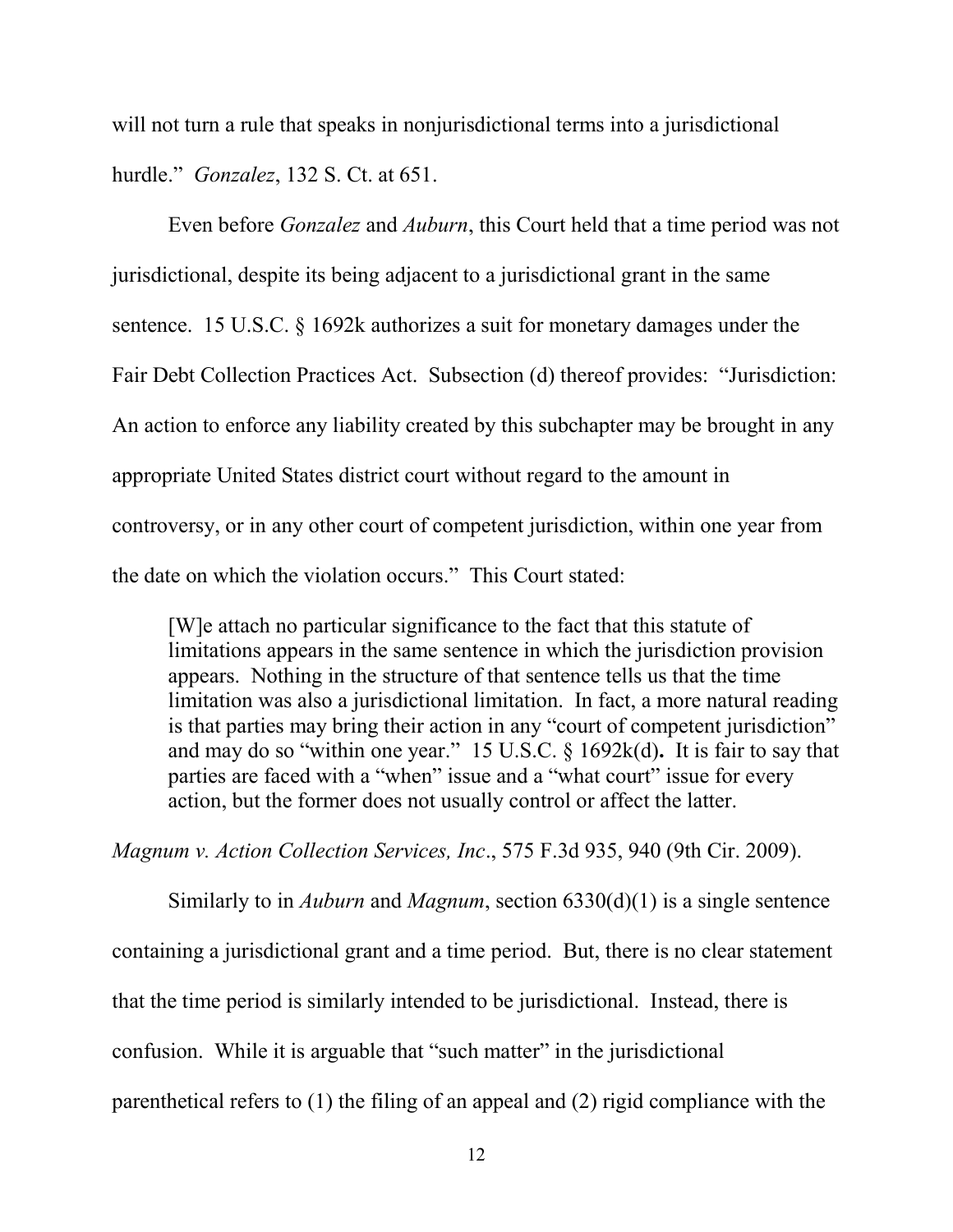30-day requirement, that is only one possible interpretation, not a clear statement. The jurisdictional nature of the filing deadline would be more likely if the jurisdictional grant was expressly contingent on compliance with the filing deadline, such as: "The person may, within 30 days of determination under this section, appeal such determination to the Tax Court (and the Tax Court shall have jurisdiction with respect to such matter only if the appeal is brought within such period)".<sup>6</sup>

Combined with the ambiguous language of section  $6330(d)(1)$  in its current form is the original language, which contained a rule governing a situation often raised as a ground for equitable tolling – i.e., timely filing in the wrong forum; *Irwin v. Dept. of Veterans Affairs*, 498 U.S. 89, 96 n.3 (1990); *Burnett v. N.Y. Cent. R.R. Co.,* 380 U.S. 424, 429-430 (1965); *Herb v. Pitcairn*, 325 U.S. 77 (1945); *Oltman v. Holland Am.Line-USA, Inc*., 538 F.3d 1271, 1279-1280 (9th cir. 2008). This strongly suggests that Congress did not think the 30-day period was jurisdictional or otherwise not subject to equitable tolling.

The legislative history of section 6330(d)(1) does not illuminate Congress' thinking as to whether the 30-day period is jurisdictional. However, even if that history did, the Supreme Court in *Wong* expressed doubt that legislative history

 $\overline{a}$ 

 $6$  The "only if" language in the hypothetical statute is derived from *V.L. v. E.L.*, 2016 U.S. LEXIS 1653 (March 7, 2016) (per curiam)(hypothetical statute would have made a condition jurisdictional if the statute had contained the words "shall have jurisdiction...only if" the condition was met).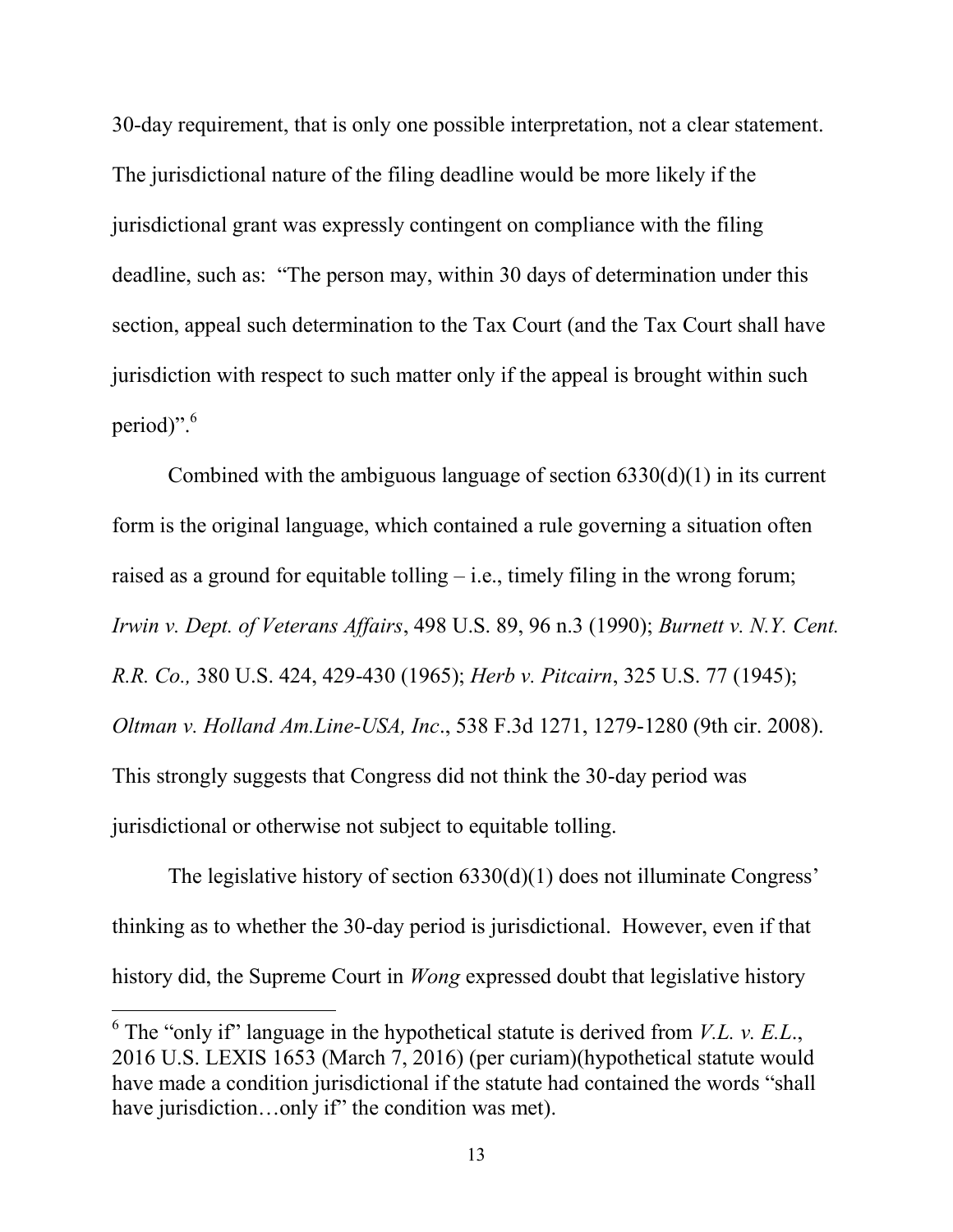alone could provide the clear statement necessary to overcome the usual nonjurisdictional nature of filing deadlines. *Wong*, *supra*, at 1632 ("Finally, even assuming legislative history alone could provide a clear statement (which we doubt), none does so here.")

In sum, under current Supreme Court case law, the 30-day period to file a CDP appeal in the Tax Court is not jurisdictional because there is no clear statement in the statute that the filing deadline is jurisdictional.

## **II. The 30-day Period to File a CDP Petition in Tax Court is Subject to Equitable Tolling in Appropriate Cases Like This One.**

# **A. While the** *Irwin* **Presumption in Favor of Equitable Tolling Does Not Apply in All Tribunals, It Should Apply in the Tax Court, Since the Tax Court Has Large Numbers of Individual** *Pro Se* **Petitioners.**

In *Irwin v. Dept. of Veterans Affairs*, 498 U.S. 89 (1990), the Supreme Court held "that the same rebuttable presumption of equitable tolling applicable to suits against private defendants should also apply to suits against the United States." *Id.*  at 95-96.

However, the *Auburn* decision held that the *Irwin* presumption does not apply in all tribunals. In *Auburn*, the Court found the 180-day statutory deadline for Medicare providers to file for an administrative hearing is not subject to equitable tolling. *Auburn,* at 828-829. The Court noted that it generally applied the *Irwin* presumption in favor of equitable tolling to filing deadlines in Federal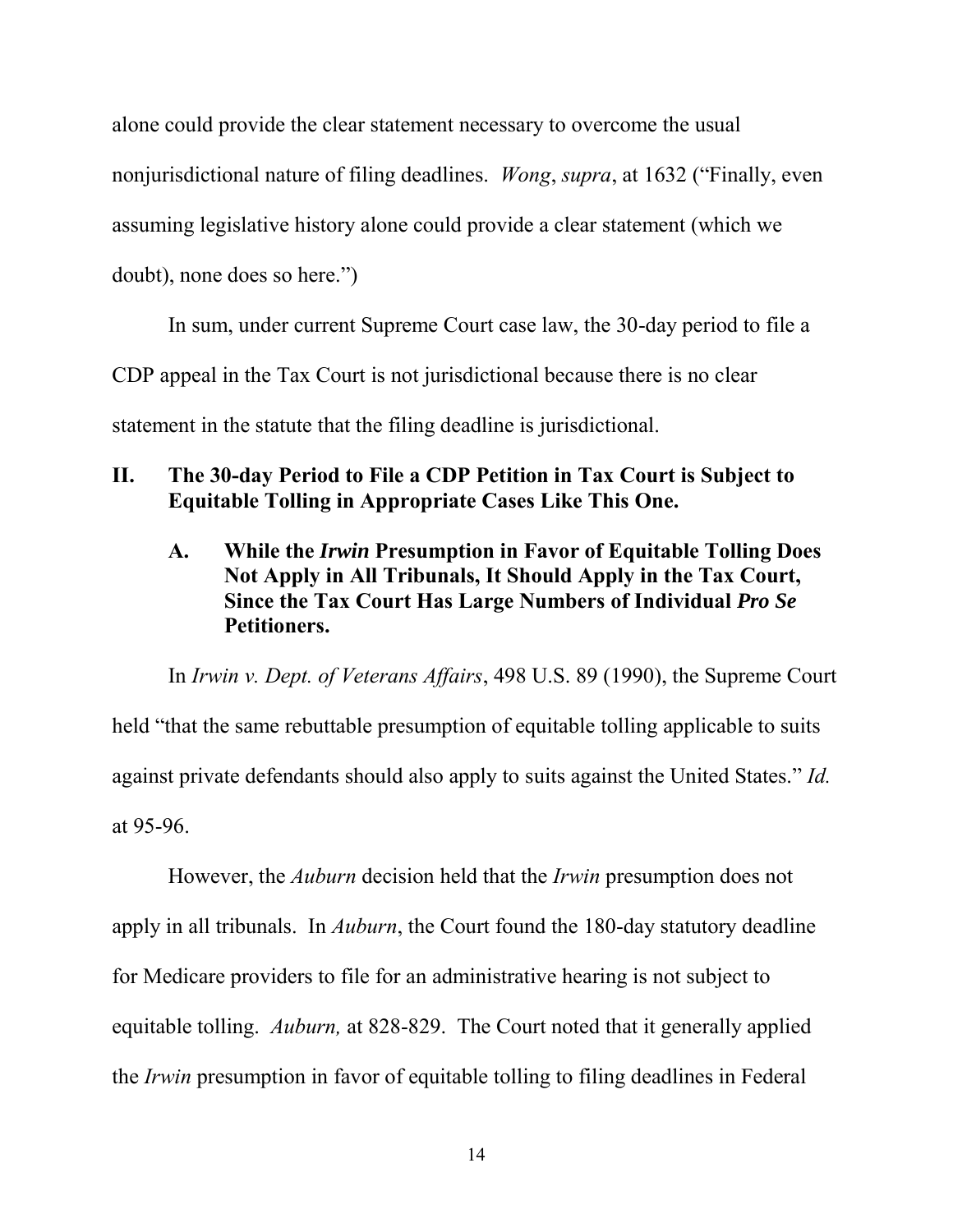courts and had never before applied the *Irwin* presumption to an agency's internal appeal deadline. *Id*. at 827. The Court distinguished the statute at issue from the types of "remedial" statutory schemes where the *Irwin* presumption had been applied, including schemes which were "'unusually protective of claimants'" and schemes where "'laymen, unassisted by trained lawyers, initiate the process.'" *Id*. at 828 (citations omitted). Instead, the Court pointed out that the statutory scheme in question involved "'sophisticated' institutional providers assisted by legal counsel" that were "repeat players who elect to participate in the Medicare system . . . ." *Id*. (citation omitted). The Court thus found that the *Irwin* presumption did not apply to "administrative appeals of the kind here considered." *Id*. at 828–29.

It would be a mistake to interpret *Auburn* too broadly. The Court did not hold that *Irwin* never applied in non-Article III entities – just that *Irwin* did not apply in the particular type of administrative body where sophisticated, wellrepresented, repeat-playing parties elect to participate in the system. That the Court did not intend to create a broad rule is evident from *Wong*, where, in 2015, the Court held that under the Federal Tort Claim Act, the 2-year period in which to file an administrative tort claim with a Federal agency was subject to the *Irwin* presumption. *Wong*, 135 S.Ct. at 1633.

The considerations that caused the *Auburn* Court to find *Irwin* inapplicable do not apply to the Tax Court. *Auburn* may dictate that the *Irwin* presumption

15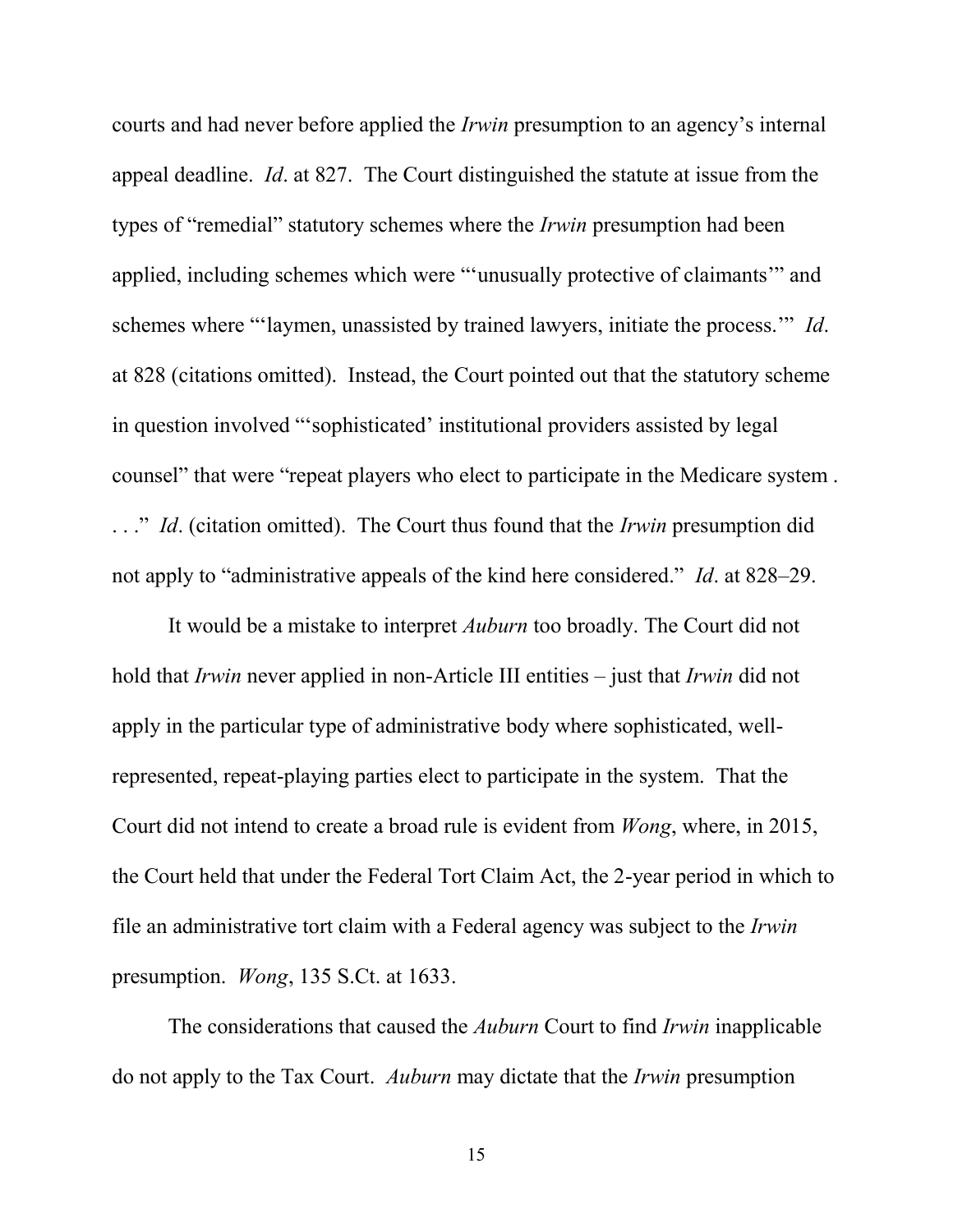does not apply in certain administrative tribunals where sophisticated, wellrepresented parties litigate. However, the Tax Court is not that kind of tribunal, as most taxpayers file there *pro se*. Unlike filings with the boards involved in *Auburn*, CDP petitions in the Tax Court are not typically filed by repeat-filing large corporations that are well-represented by counsel. CDP petitions are typically filed by *pro se*, individual taxpayers who have never petitioned the Tax Court previously. Tax Court Special Trial Judge Peter Panuthos reported last year that over 72% of Tax Court petitioners in pending cases were *pro se*. David van den Berg, "ABA Meeting: Low-Income Clinic Representation Levels Constant", Tax Notes Today, 2015 TNT 91-13 (May 12, 2015). Thus, the reasoning in *Auburn* for finding that equitable tolling does not apply in cases involving repeat sophisticated litigants does not prevent this Court from applying the *Irwin* presumption in favor of equitable tolling to the time deadline contained in section  $6330(d)(1)$ .

## **B.** *Irwin***'s Presumption Applies Even Without a Private Party Suit Analogue.**

Last year, in *Volpicelli v. United States*, 777 F.3d 1042 (9<sup>th</sup> Cir. 2015), this Court wrote:

[T]the government argues that, even if § 6532(c) is not jurisdictional, *Irwin*'s presumption may be applied only if the claim asserted against the government is analogous to a claim that could be asserted against a private party. We held that such a requirement exists in *Rouse v. United States Department of State*, 567 F.3d 408, 416 (9th Cir. 2009), relying in part on dicta in *United States v. Brockamp*, 519 U.S. 347, 349-50 (1997).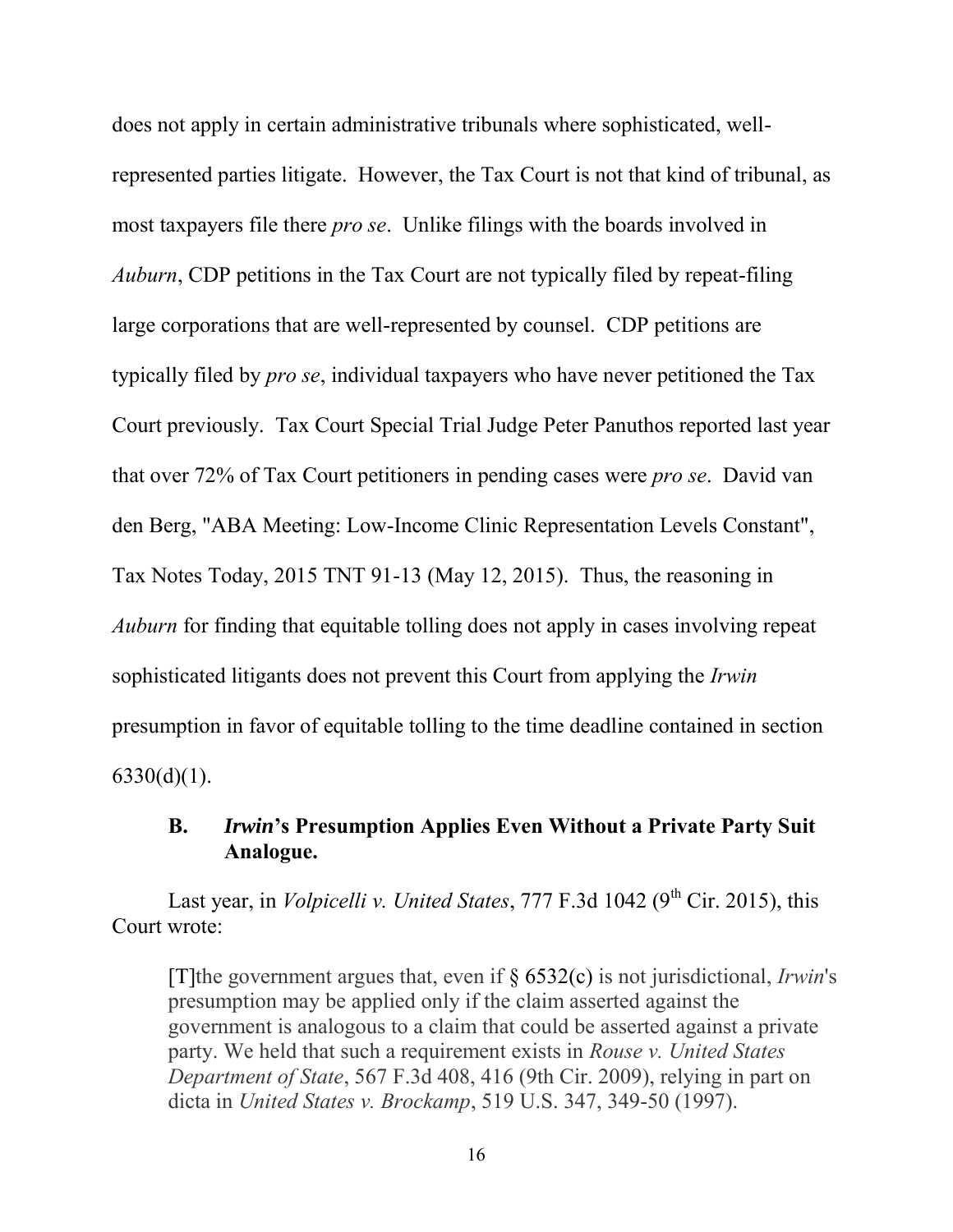777 F.3d at 1045. *Rouse* was incorrect, though.

In *Scarborough v. Principi*, 541 U.S. 401 (2004), the Supreme Court had

earlier declined to require the existence of a private party suit analogue before the

*Irwin* presumption could apply against the government, writing:

[I]t is hardly clear that *Irwin* demands a precise private analogue. Litigation against the United States exists because Congress has enacted legislation creating rights against the Government, often in matters peculiar to the Government's engagements with private persons – matters such as the administration of benefit programs. Because many statutes that create claims for relief against the United States or its agencies apply only to Government defendants, *Irwin*'s reasoning would be diminished were it instructive only in situations with a readily identifiable private-litigation equivalent.

*Id*. at 422. In its post-*Rouse* opinions in *Holland v. Florida*, 560 U.S. 631 (2010), and *Wong*, the Supreme Court applied the *Irwin* presumption to a *habeas* statute and the time period in which to file a Federal Tort Claims Act claim with a federal agency – all without discussing any requirement (or the possible existence of) any private party suit analogue.

 Thus, the *Rouse* requirement is no longer good law (if it ever was), and it is of no moment that *amicus* can identify no private party suit analogue to a CDP suit against the government.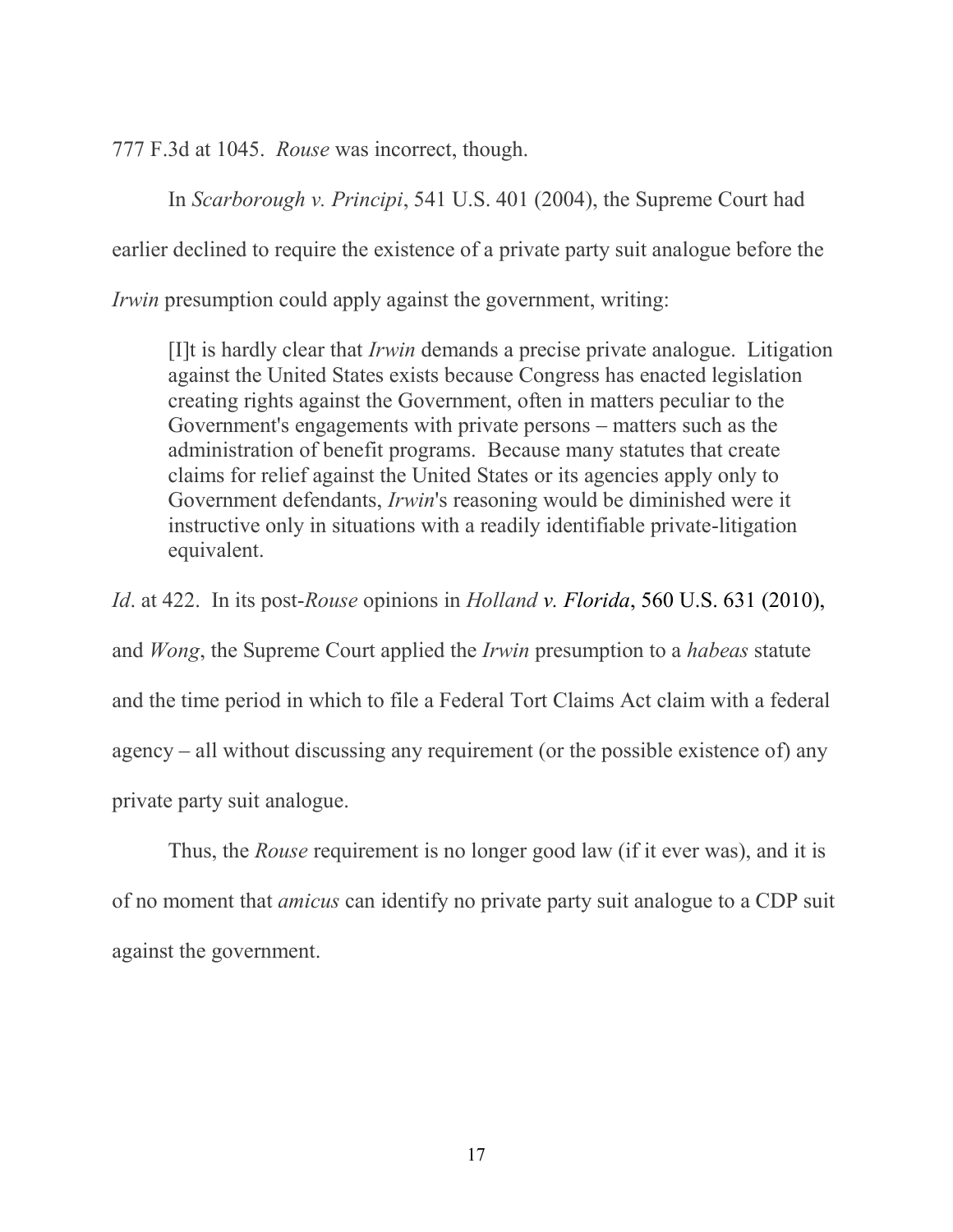#### C. **Section 6330(d)(1)'s Time Period is More Like the Time Periods Involved in** *Holland* **and** *Volpicelli* **Than the Time Period Involved in** *Brockamp***.**

In *United States v. Brockamp*, 519 U.S. 347 (1997), the Supreme Court faced the issue of whether the 3-year time limit for filing an administrative tax refund claim in section 6511 was subject to equitable tolling. Without discussing whether the time period was jurisdictional, the Court held that, even if the *Irwin* presumption applied to this time period, a combination of factors rebutted any presumption that equitable tolling could apply: (1) the time limits were set forth in an "unusually emphatic form," (2) the statute set forth the limitations in a "highly detailed technical manner," by reiterating the limitations period in multiple subsections, (3) the statute specified numerous exceptions to the filing deadline, which did not include equitable tolling, (4) the granting of equitable tolling would require tolling substantive limitations on the amount of recovery, for which there was no direct precedent, and (5) granting equitable tolling could create serious administrative problems by forcing the IRS to respond to large numbers of late claims. *Brockamp*, at 350-353.

In *Holland v. Florida*, 560 U.S. 631 (2010), the Supreme Court revisited *Brockamp* when addressing whether the 1-year statute of limitations for asking a federal district court to engage in *habeas* review of a state death penalty conviction was subject to equitable tolling. *Holland* at 634. In distinguishing the statute at

18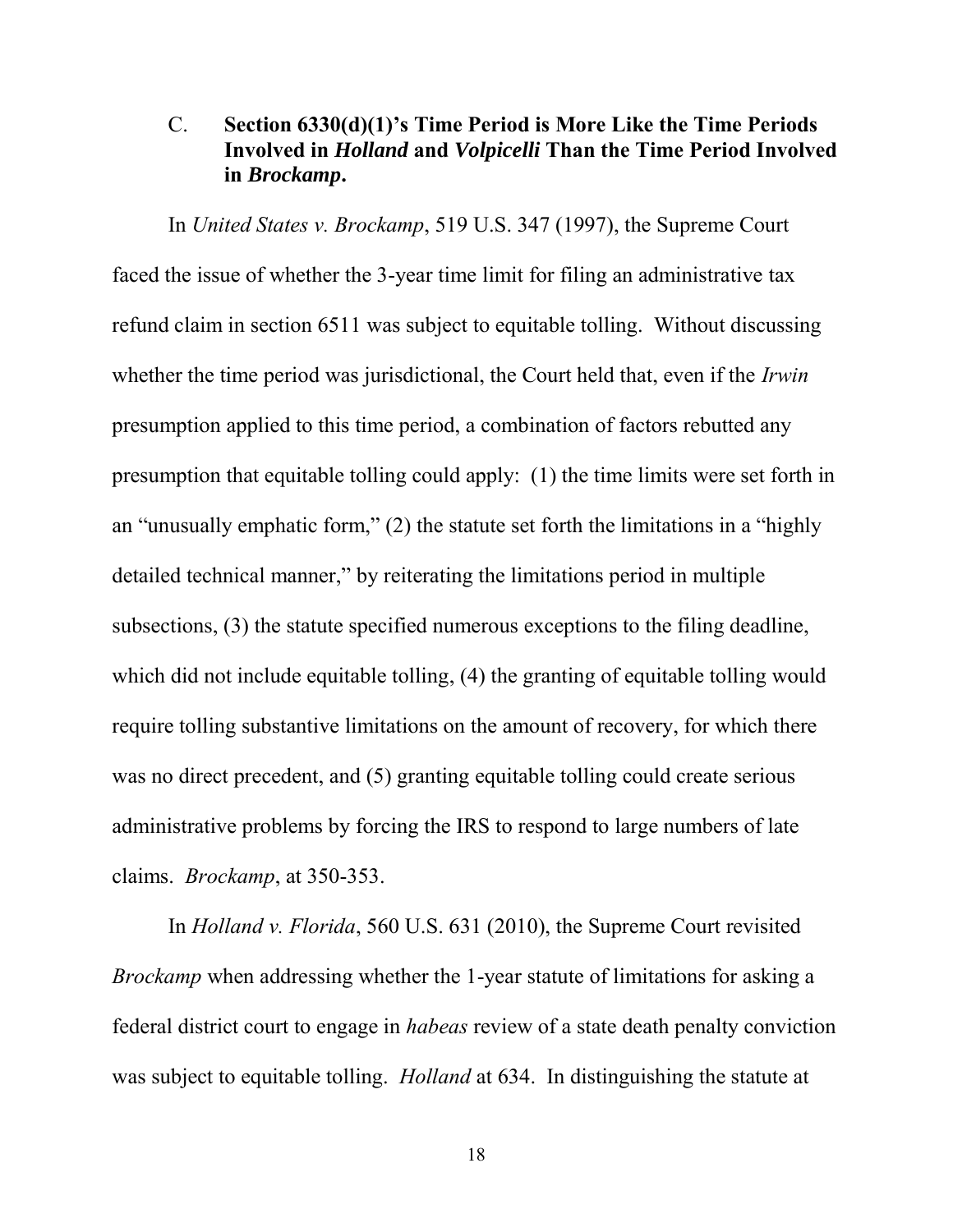issue from the one in *Brockamp*, the Court found that the presumption in favor of equitable tolling was not rebutted because (1) the language of the limitations provision was not unusually emphatic, (2) the statute did not "reiterate" its time limitation, (3) the one exception the statute enunciated (tolling during state collateral review proceedings) was a necessary procedural measure to account for exhaustion of state remedies, (4) the application of equitable tolling would not affect the substance of a *habeas* petitioner's claim, (5) the subject matter at issue, *habeas corpus*, pertains to an area in which equitable considerations often factor, unlike the area of refund claim administration. *Holland* at 635, 646-647. The Court also noted that, although generous limitations periods may factor in overcoming the *Irwin* presumption, *see United States v. Beggerly*, 524 U.S. 38, 48 (1998) (12-year period), the period of one year was not particularly long. *Holland*, at 647. Importantly, the Court also established that a statute enacted post-*Irwin* was subject to a "reinforced" *Irwin* presumption, since Congress was likely aware at enactment that courts would apply the *Irwin* presumption when interpreting the statute. *Id*. at 646 (citation omitted).

Similarly, last year, this Court, in *Volpicelli*, applied the *Brockamp* tests to the 9-month limitations period in which to file a wrongful levy suit in order to determine whether the *Irwin* presumption in favor of equitable tolling was rebutted. *Volpicelli*, 777 F.3d. at 1045-1046. This Court found that the *Irwin* 

19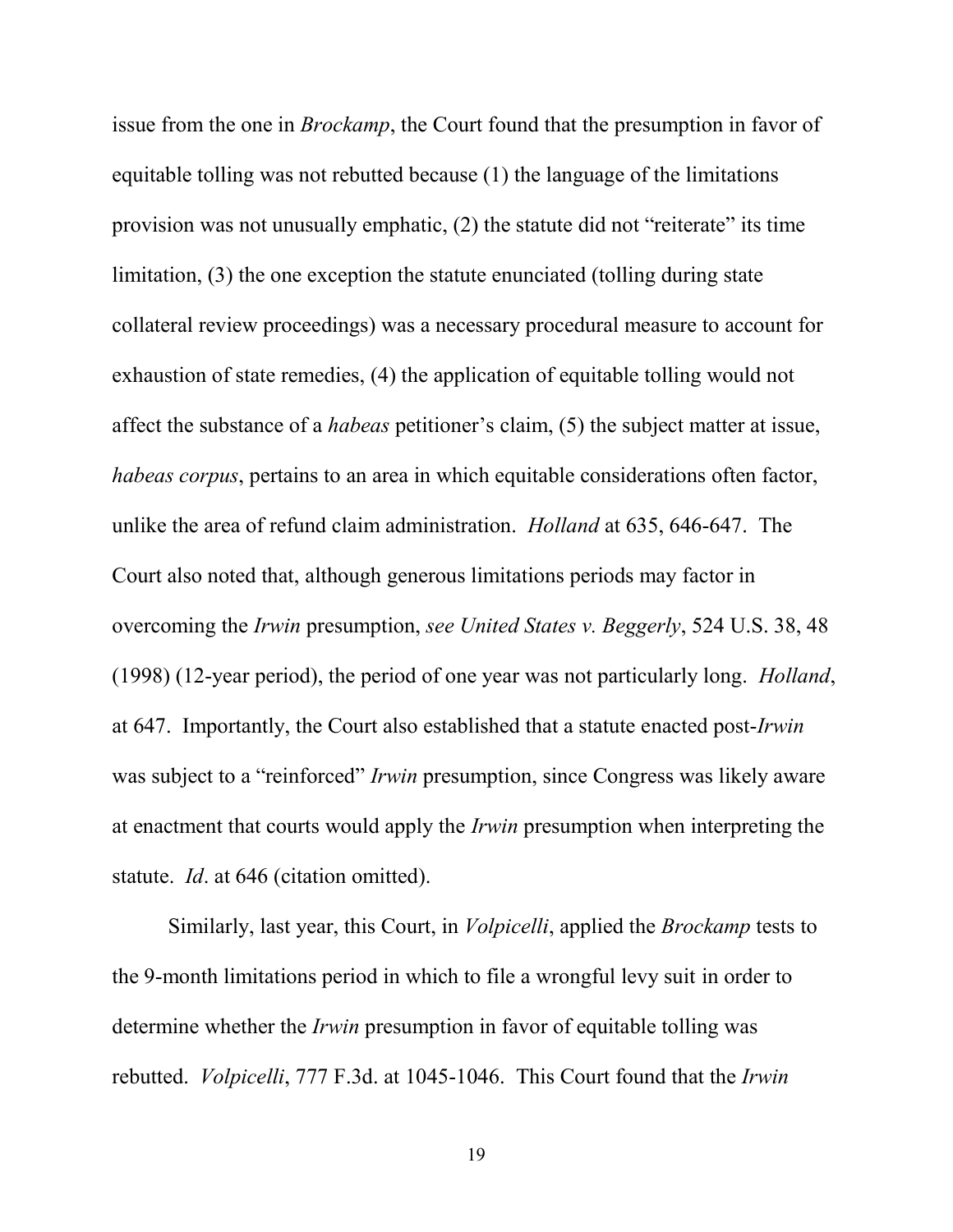presumption had not been rebutted because (1) the language of the statute was not unusually emphatic, (2) the statute was not highly detailed or technical, (3) the statute contained only one exception that extended the limitations period, (4) the limitations period had no impact on substantive recovery, and (5) the tax-related nature of the statute was only one factor weighing against equitable tolling, which was overcome by the other factors weighing in favor of tolling. *Id*. at 1045-1046. This Court further noted that the 9-month limitation period was "relatively stingy" compared to the generous period of 12 years in *Beggerly* that the Supreme Court found was a factor in rebutting the *Irwin* presumption. *Volpicelli*, at 1046.

The *Irwin* presumption is not rebutted in the instant case because the 30-day limitation period of section 6330(d)(1) shares more similarities with the statutes in *Holland* and *Volpicelli* than with the statute in *Brockamp*. The *Irwin* presumption is not rebutted because (1) the language of section  $6330(d)(1)$  is not unusually emphatic, due to utilizing the less directive "may," instead of the "shall" used in *Brockamp*, *Holland*, and *Volpicelli*, (2) the statutory language is not "highly technical or detailed" and does not reiterate the limitations period in other sections, (3) the statute contained no exceptions to its limitations period and was therefore more dissimilar from *Brockamp* than both *Holland* and *Volpicelli*, which each had statutes with one exception,<sup>7</sup> (4) the limitations period has no impact on

 $\overline{a}$ 

 $7$  Of course, as noted above, going forward the statute has one exception.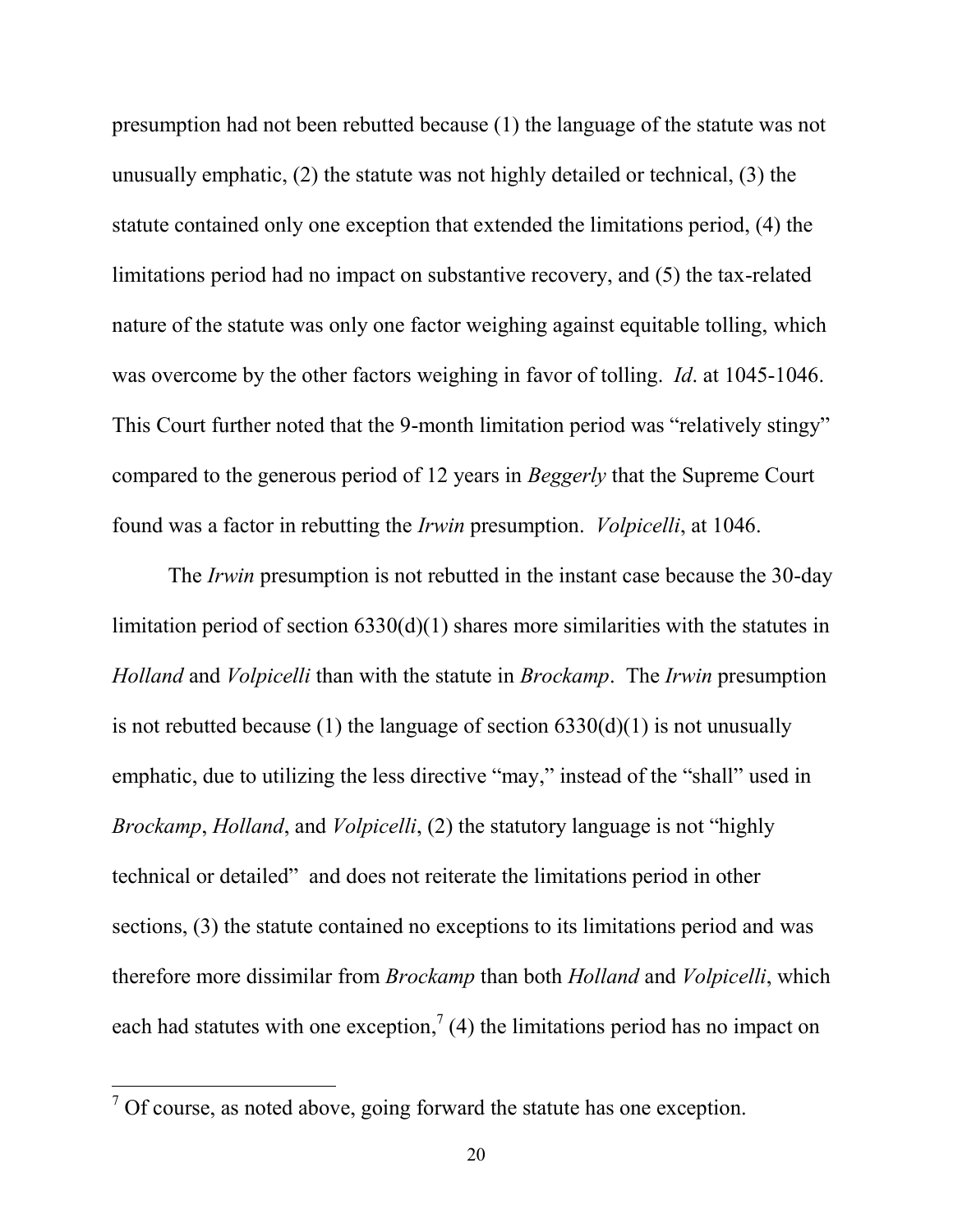substantive recovery because the amount of contestable unpaid tax or levy is not linked to the limitations period, unlike in *Brockamp* where the potential recoverable refund was limited to any tax paid within the 3-year limitations period, and (5) if the tax-related nature of section  $6330(d)(1)$  is considered a factor weighing against the *Irwin* presumption, as in *Holland* where the presence of such factor was not dispositive, it should be weighed lightly, since the serious administrative problems envisioned by *Brockamp* are less probable with respect to CDP petitions.

Although the *Brockamp* Court also expressed concern about the IRS managing over 90 million refund claims annually and being overwhelmed if the Court allowed equitable tolling, only a relatively low number of CDP cases are filed in the Tax Court, and an even lower number are dismissed for lack of jurisdiction. In the fiscal year ending September 30, 2008, Chief Counsel statistics indicated that only 1,463 of the 32,193 cases filed in the Tax Court were CDP cases, and a study conducted by counsel for the *amicus* indicated that fewer than 10% (13 out of 154 of the CDP cases in the representative sample from 2008) were dismissed for lack of jurisdiction. *See* Carlton M. Smith & T. Keith Fogg, "Tax Court Collection Due Process Cases Take Too Long", 130 *Tax Notes* 403, 413 (Jan. 24, 2011), 2011 TNT 16-20 (Jan. 25, 2011). Further, CDP cases can be dismissed for lack of jurisdiction either on the ground that (1) no notice of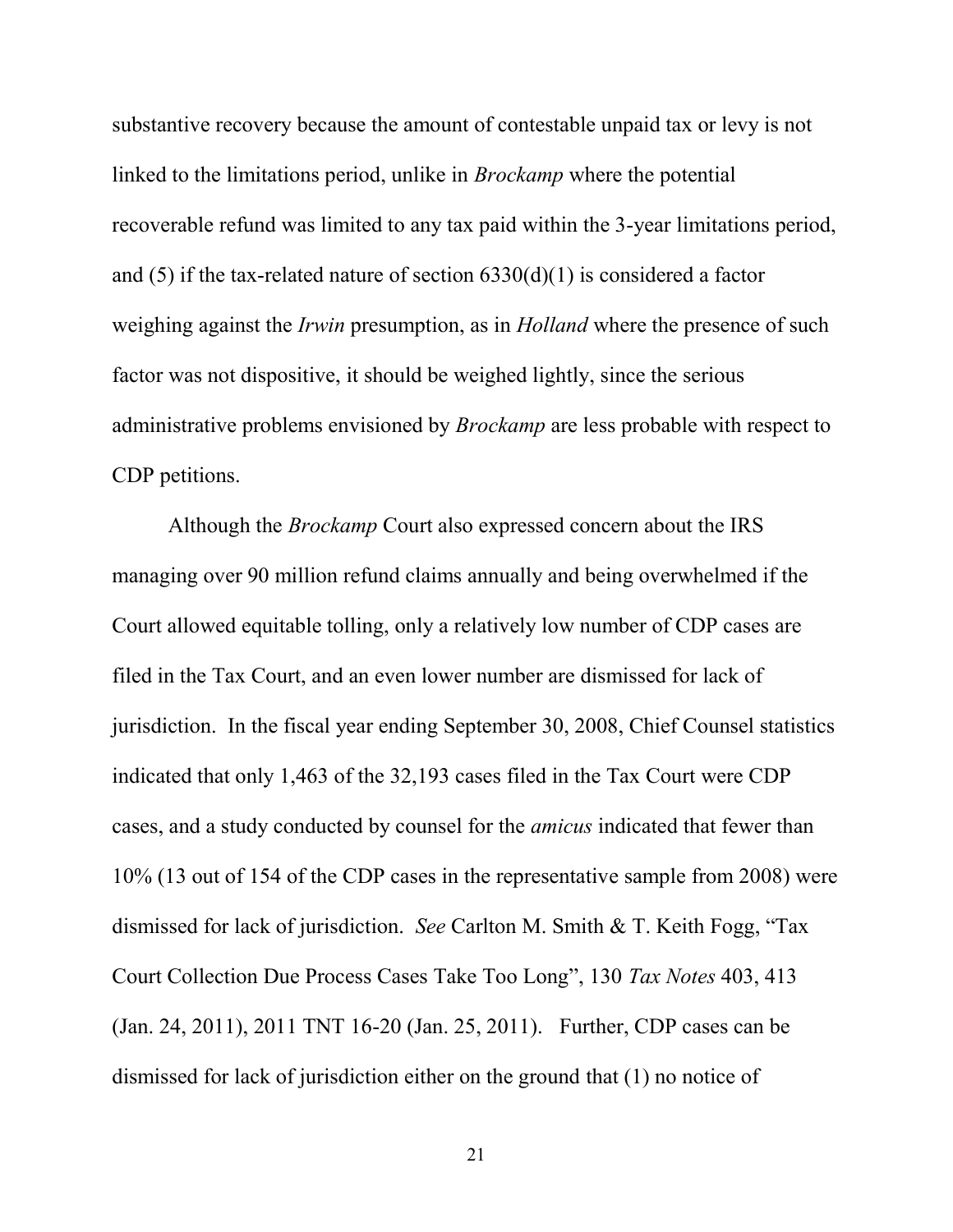determination was ever issued after a CDP hearing or (2) the 30-day filing period in section 6330(d)(1) was not met. As such, petitioners alleging extraordinary facts justifying equitable tolling of the 30-day period would likely be only a small subset of that 10%, and would hardly overwhelm the Tax Court.

Additionally, the short deadline of 30 days in section 6330(d)(1) weighs in favor of applying the *Irwin* presumption. This 30-day limitation is in stark contrast to the 12-year period in *Beggerly*. More importantly, the limitations period of 30 days is far less than the 1-year period and 9-month period in *Holland* and *Volpicelli*, respectively, which the courts felt were short.

Further, pursuant to *Holland*, the *Irwin* presumption in favor of equitable tolling for the section  $6330(d)(1)$  period is "reinforced" because the statute was first enacted more than 7 years after the *Irwin* decision. *Holland*, at 646. Therefore, Congress is presumed to have drafted section 6330(d)(1) with the knowledge that courts would apply the *Irwin* presumption in interpreting the statute.

## **D. The Fact That Section 6330(d)(1) is Found in the Tax Code Does Not Preclude Equitable Tolling.**

Following *Brockamp*, the government has routinely argued that there can be no equitable tolling in the Tax Code. Yet, this argument has been impliedly rejected by the Supreme Court in *Holland* and explicitly rejected by this Court.

22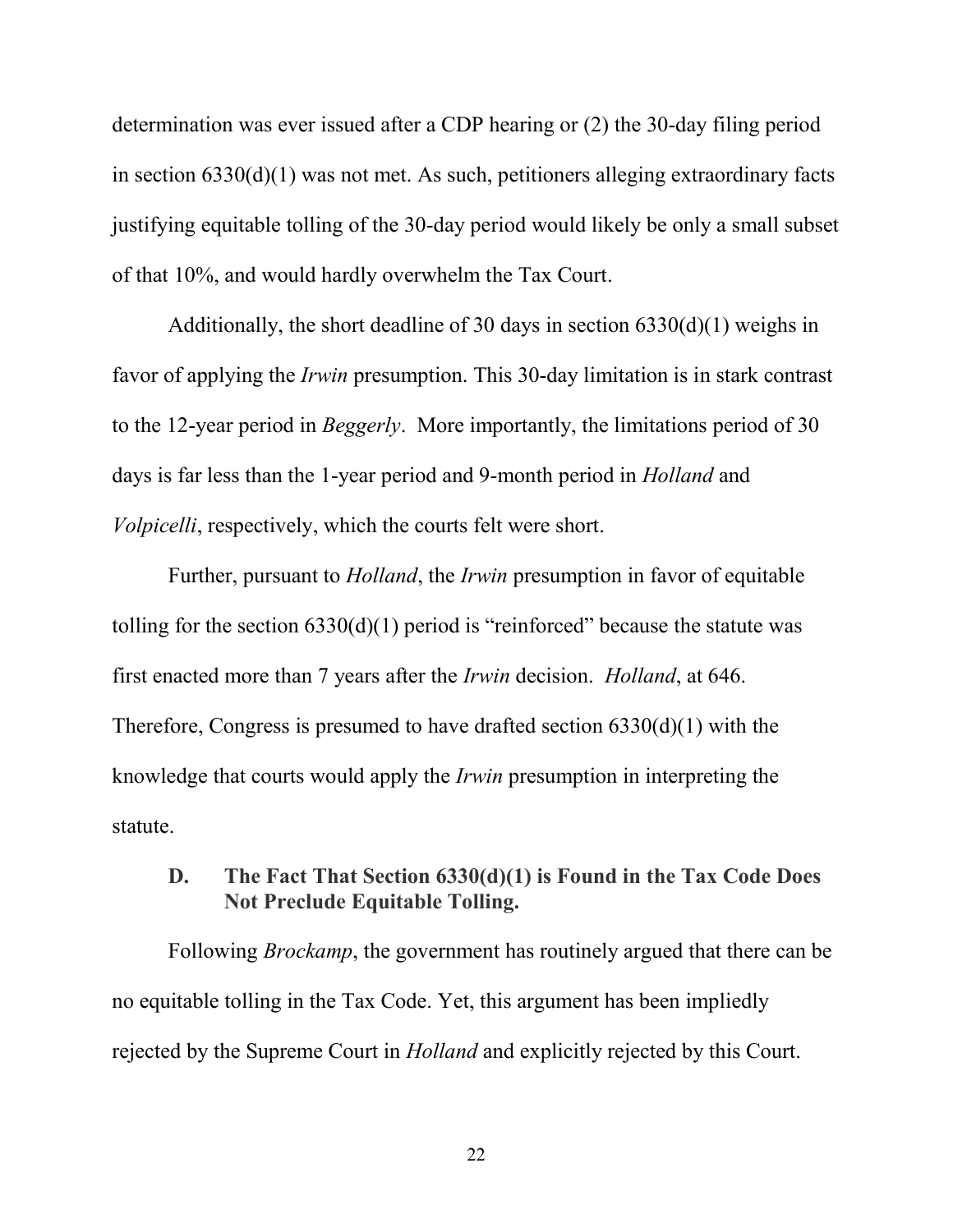In *Holland*, the Court noted that because the limitations period at issue was

found in an area of law familiar with equitable relief, the *Irwin* presumption was

"reinforced". *Holland* at 647. However, the Court did not say that there was no

*Irwin* presumption in a non-equitable area. Therefore, even if the presence of

section 6330(d)(1) in the Tax Code does not reinforce the *Irwin* presumption, it

does not abolish it.

This Court wrote last year:

The Court may in time decide that Congress did not intend equitable tolling to be available with respect to any tax-related statute of limitations. But that's not what the Court held in *Brockamp.* It instead engaged in a statute-specific analysis of the factors that indicated Congress did not want equitable tolling to be available under § 6511. The Court later made clear in *Holland* that the "'underlying subject matter" of  $\frac{1}{2}$  6511—tax law—was only one of those factors. 560 U.S. at 646, 130 S. Ct. 2549 (quoting *Brockamp,* 519 U.S. at 352). As we have explained, the other factors on which the Court relied are not a close enough fit with § 6532(c) to render *Brockamp* controlling here.

*Volpicelli*, *supra*, at 1046. *Accord Flight Attendants Against UAL Offset v.* 

*Comm'r*, 165 F.3d 572, 577 (7th Cir. 1999) (Posner, J.; dicta rejecting the

argument that *Brockamp* extends to bar tolling throughout the Tax Code).

Even though many areas of the Tax Code are not equitable, by contrast, CDP

is suffused with equitable determinations:

First, CDP requires the Appeals Officer to consider "whether any proposed

collection action balances the need for the efficient collection of taxes with the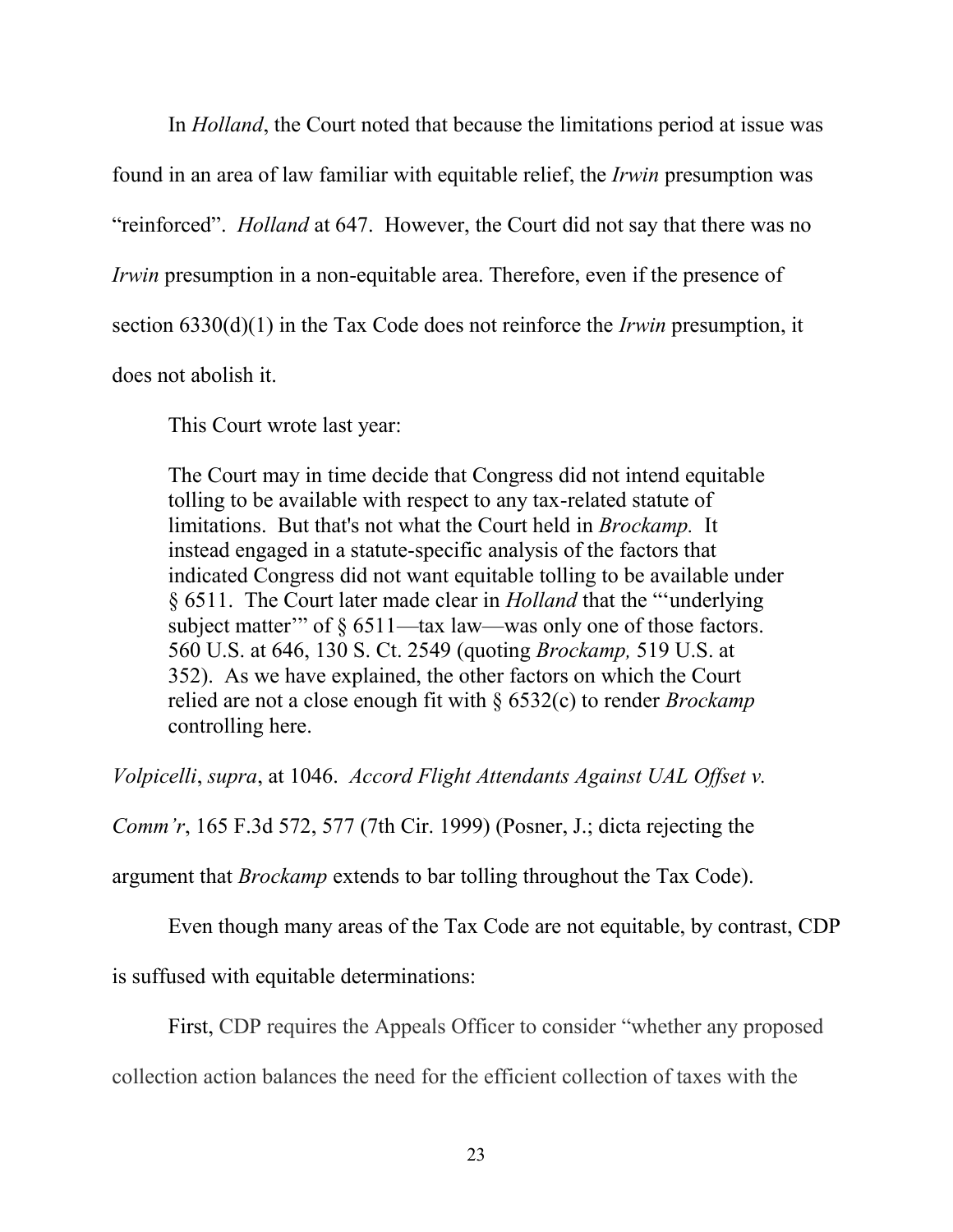legitimate concern of the person that any collection action be no more intrusive than necessary." Section  $6330(c)(3)(C)$ . This balancing test is essentially an equitable determination.

Second, one of the issues in a CDP hearing may be "appropriate spousal defenses"; section  $6330(c)(2)(A)(i)$ ; which includes innocent spouse relief from joint and several income tax liabilities under section 6015. Both subsections (b) and (f) of section 6015 provide for such relief only if the taxpayer shows that it would be "inequitable" not to relieve the spouse from joint and several liability.

Third, collection alternatives may be considered at a CDP hearing. Collection alternatives include Offers in Compromise ("OICs"). Section 6330(c)(2)(A)(iii). In 1998, Congress enacted new standards and procedures for OICs under section 7122. § 3462, Pub. L. 105-206. Language in the Conference Committee Report encouraged the IRS to consider "factors such as equity, hardship and public policy where a compromise of an individual taxpayer's income tax liability would promote effective tax administration". H.R. (Conf.) Rept. 105- 509 at 289. Beyond evaluating these "effective tax administration" OICs for equity, the IRS' evaluation of the much more common "doubt as to collectability" OICs are "characterized by case-specific [considerations] reflecting individualized equities". *Brockamp* at 352. To obtain a doubt as to collectability OIC, a taxpayer must submit and the IRS will consider a Form 433-A(OIC) financial information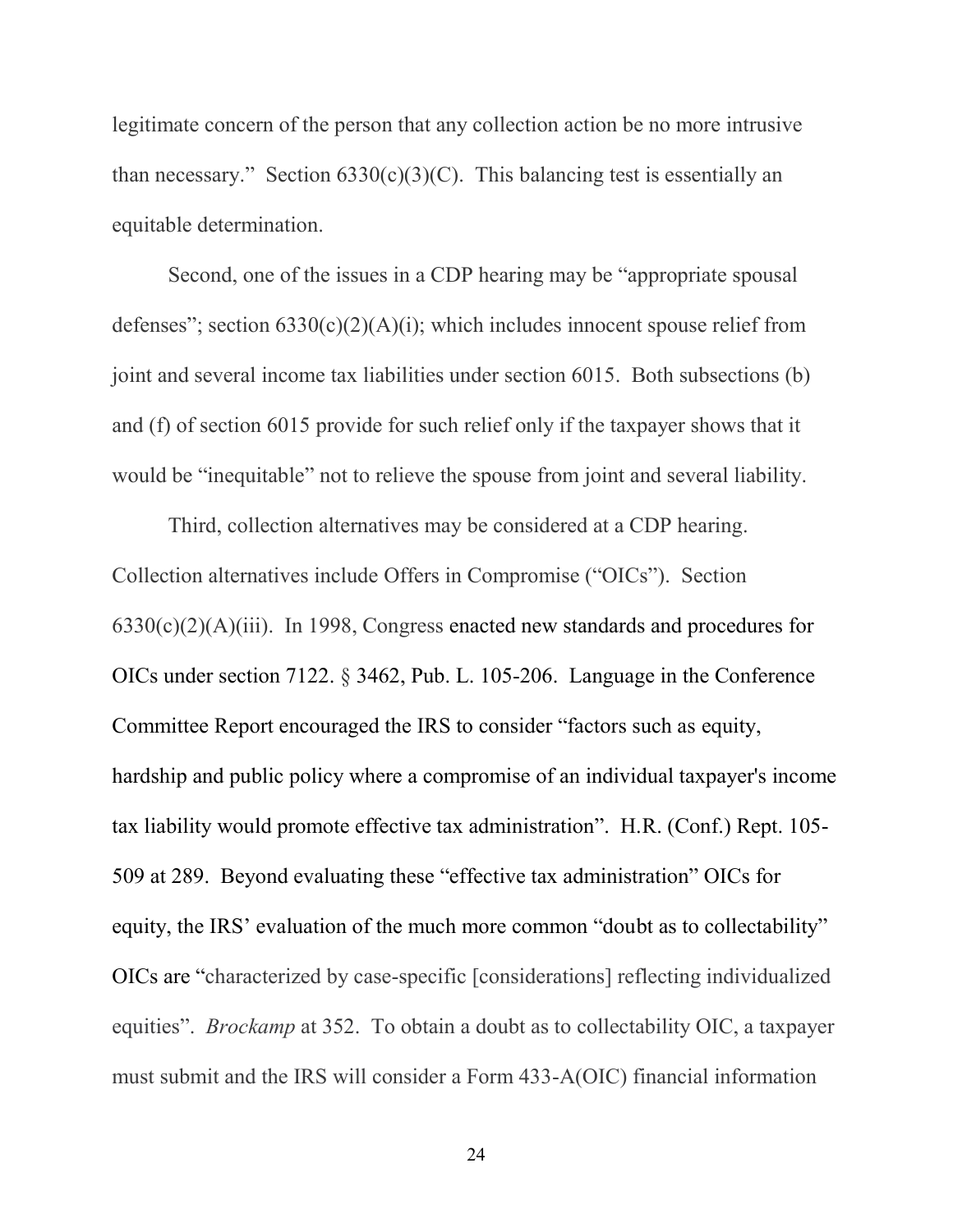statement setting forth the taxpayer's particular income, expenses, and assets. *See* instructions to OIC Form 656.

As noted above, the Supreme Court has said that the *Irwin* presumption is "reinforced" when an area containing the time deadline is equitable. *Holland* at 646 (*habeas corpus*). *Accord Young v. United States*, 535 U.S. 34, 50 (2002) (The Court found that the *Irwin* presumption "is doubly true when [Congress] is enacting limitations periods to be applied by bankruptcy courts, which are courts of equity"). Since CDP is an equitable area, a time period within CDP (like the 30 day filing period here involved) should get a further reinforced *Irwin* presumption beyond the reinforced presumption already due because section 6330(d)(1)'s time limit was enacted after the Supreme Court issued *Irwin*.

### **E. The Defendant Having Misled the Plaintiff as to a Filing Date is Ordinarily Considered Grounds for a Court to Impose Equitable Tolling.**

In *Glus v. Brooklyn*, 359 U.S. 231 (1959), the Supreme Court held that a defendant could be estopped from arguing that the plaintiff had brought his Federal Employers' Liability Act claim late under the statute of limitations if the plaintiff could prove at a hearing that, as he alleged, the defendant or his employees misled the plaintiff into the late filing.

The notice of determination in this case stated: "If you want to dispute this determination in court, you must file a petition with the United States Tax Court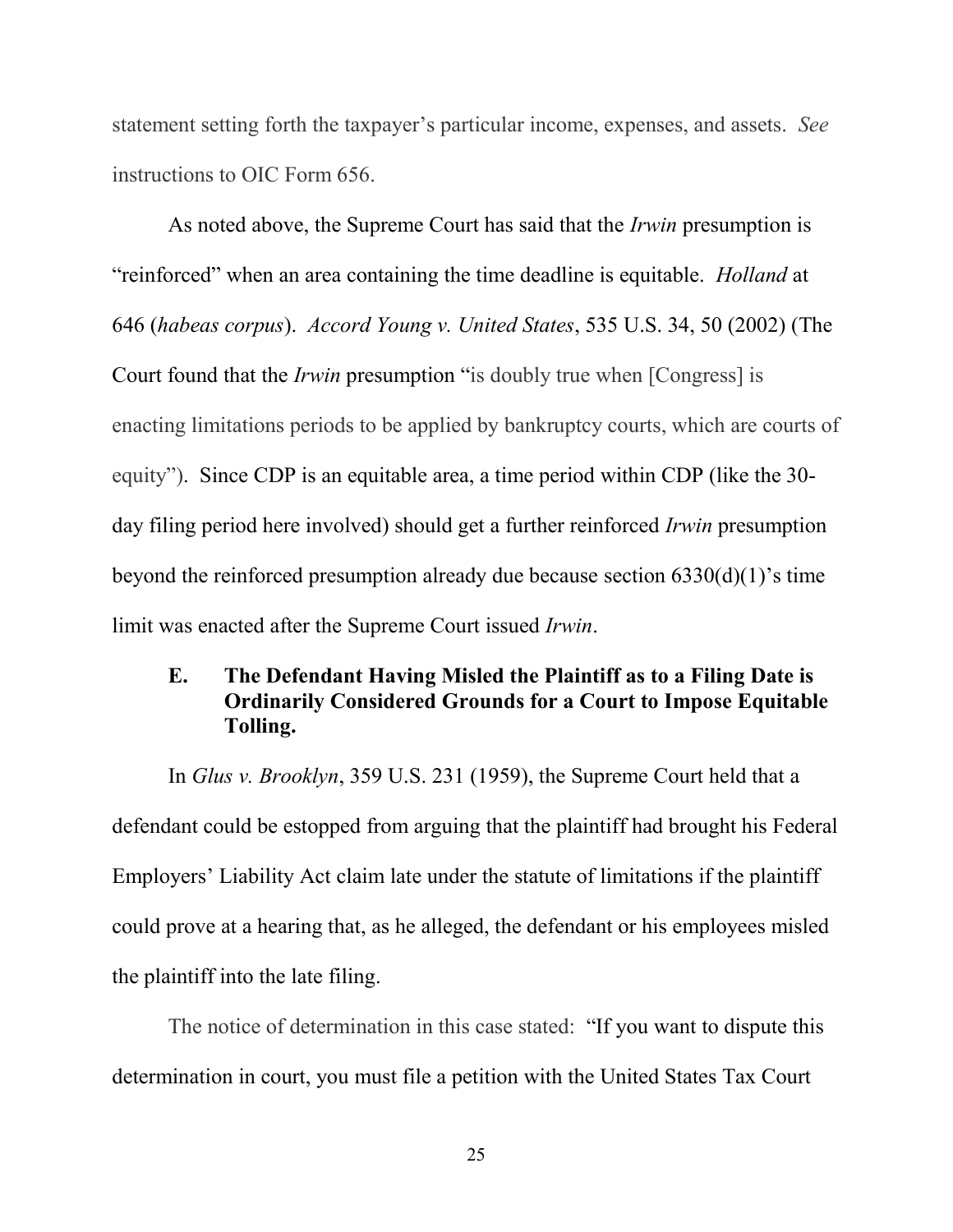*within a 30-day period beginning the day after the date of this letter*." (Emphasis added). That is not the statutory language. The statute provides: "The person may, *within 30 days of a determination* under this section, appeal such determination to the Tax Court (and the Tax Court shall have jurisdiction with respect to such matter)." Section 6330(d)(1) (emphasis added).

The IRS apparently chose to write a sentence in the notice that conflates the words of the statute with elements of Tax Court Rule 25(a)(1) (discussing how to count days) and 26 C.F.R.  $\S$  301.6330-1(f)(1) ("The taxpayer may appeal such determinations made by Appeals within the 30-day period commencing the day after the date of the Notice of Determination to the Tax Court.").<sup>8</sup> However, the IRS failed to alert taxpayers as to the rules it was summarizing or where taxpayers could find examples of how the 30-day rule operated (including omitting any discussion of weekends days).

The ultimate product of what the IRS wrote is probably sufficient language for attorneys who are versed in counting days from extensive experience. But, it is potentially misleading to many *pro se* taxpayers. Indeed, it is because *pro se* taxpayers have difficulty understanding how to count days that, in 1998, Congress specifically required the IRS to place a last date to file on notices of deficiency and

 $\overline{a}$ 

<sup>&</sup>lt;sup>8</sup> Of course, the IRS cannot by regulation alter the time period to file in the Tax Court unless the time period is not jurisdictional. *Auburn*, *supra*, 133 S. Ct. at 824.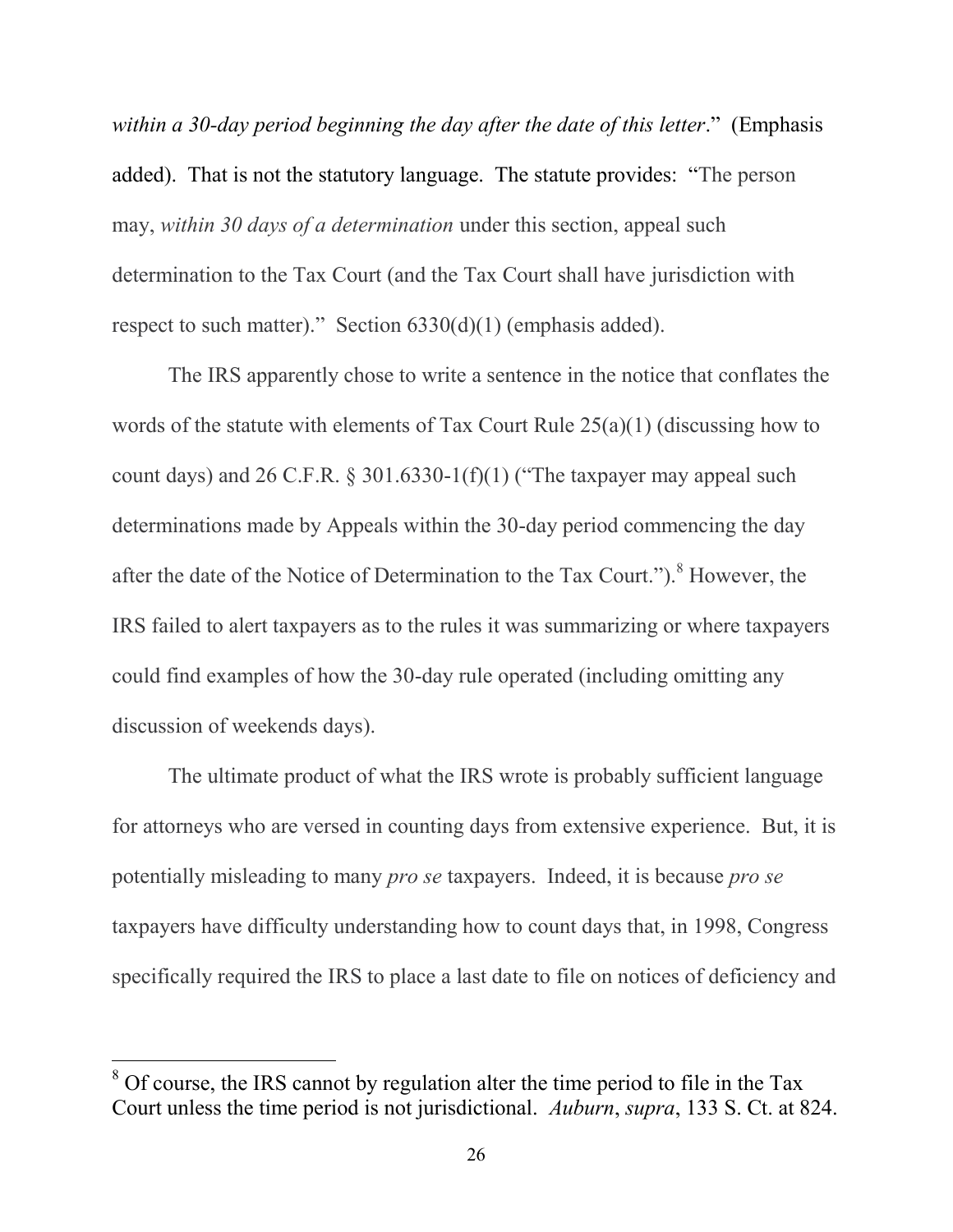amended section 6213(a) to provide that taxpayers can rely on any incorrect dates shown. § 3463, Pub. L. 105-206.

Mr. Duggan is not the only *pro se* taxpayer recently to have relied on this notice language to his detriment. In a September 14, 2015, objection to an IRS motion to dismiss his case for lack of jurisdiction, William Swanson argued that his CDP petition was timely because the notice indicated that he had 31 days after the date of the notice to file. *Amicus*' counsel has obtained a copy of his objection (Docket entry no. 8 in *Swanson v. Commissioner*, Tax Court Docket No. 14406- 15S) from the Tax Court reproduction office, as the objection is not available on line. In an order dated January 14, 2016, Chief Judge Thornton dismissed Swanson's case, holding that the time period in which to file is jurisdictional. *See* [https://www.ustaxcourt.gov/UstcDockInq/DocumentViewer.aspx?IndexID=67607](https://www.ustaxcourt.gov/UstcDockInq/DocumentViewer.aspx?IndexID=6760782) [82.](https://www.ustaxcourt.gov/UstcDockInq/DocumentViewer.aspx?IndexID=6760782) Likewise, in an order dated March 4, 2016, an identical reading of the notice of determination and dismissal of a *pro se* CDP petition for being filed a day late was rendered in *Pottgen v. Commissioner*, Tax Court Docket No. 1410-15L. *See* https://www.ustaxcourt.gov/UstcDockInq/DocumentViewer.aspx?IndexID=67968 20.

In light of the reasonable, if incorrect, construction that Mr. Duggan made of the wording of the notice that the IRS drafted, the IRS should be held to have misled Mr. Duggan into filing late.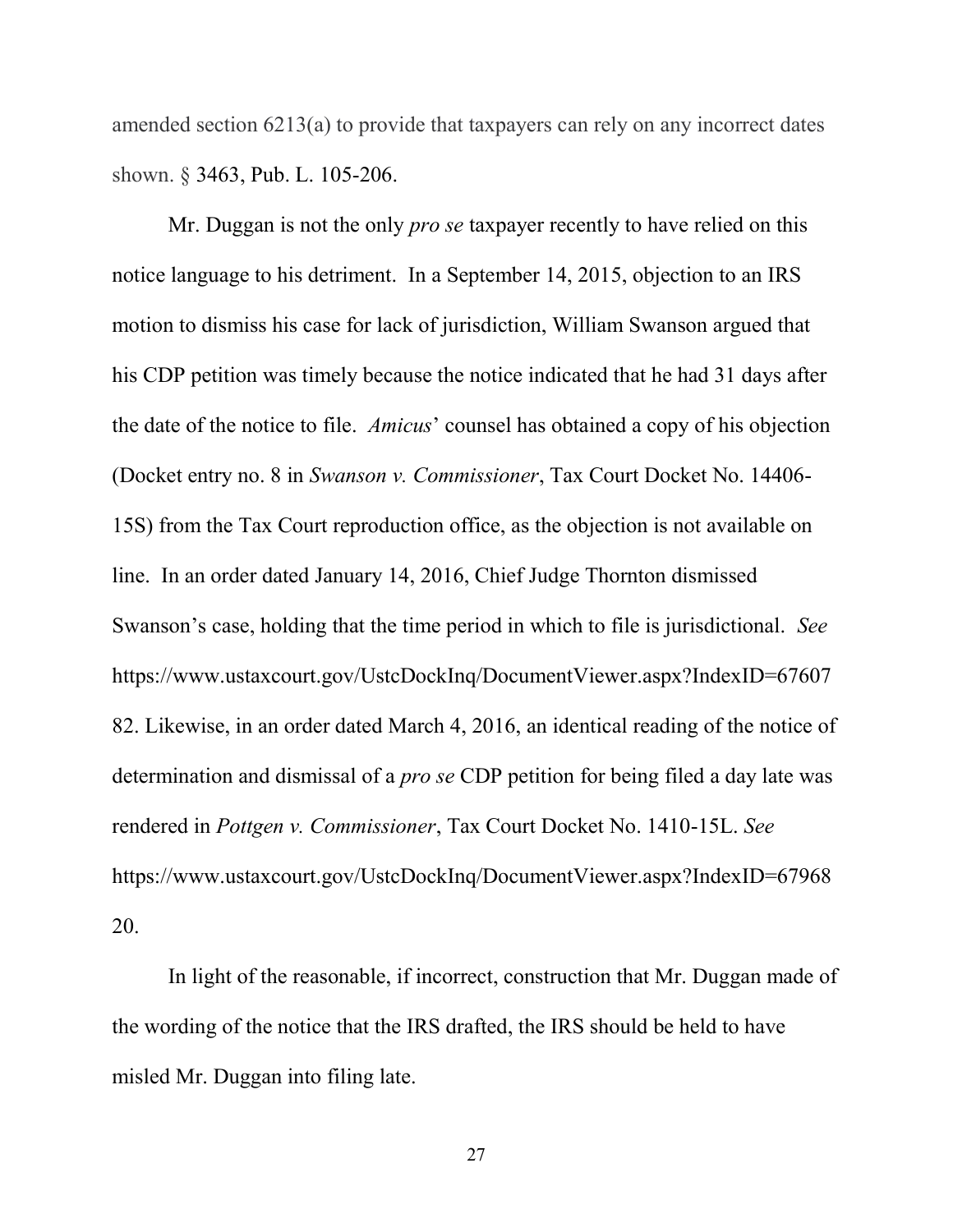#### **CONCLUSION**

This Court should hold that the time period in which to file a CDP petition is not jurisdictional and subject to equitable tolling. This Court should instruct the Tax Court to equitably toll the time period because of the misleading language that the IRS used in its notice of determination.

Respectfully submitted,

s/ T. Keith Fogg s/ Carlton M. Smith Professor T. Keith Fogg **Carlton M. Smith, Esq.** *Counsel for Amicus Counsel for Amicus*  Director, Harvard Federal 255 W. 23rd Street, Apt. 4AW Tax Clinic New York, New York 10011 122 Boylston Street (646) 230-1776 Jamaica Plain, Massachusetts 02130 [carltonsmth@aol.com](mailto:carltonsmth@aol.com) (617) 390-2532 kfogg@law.harvard.edu

Dated: March 16, 2016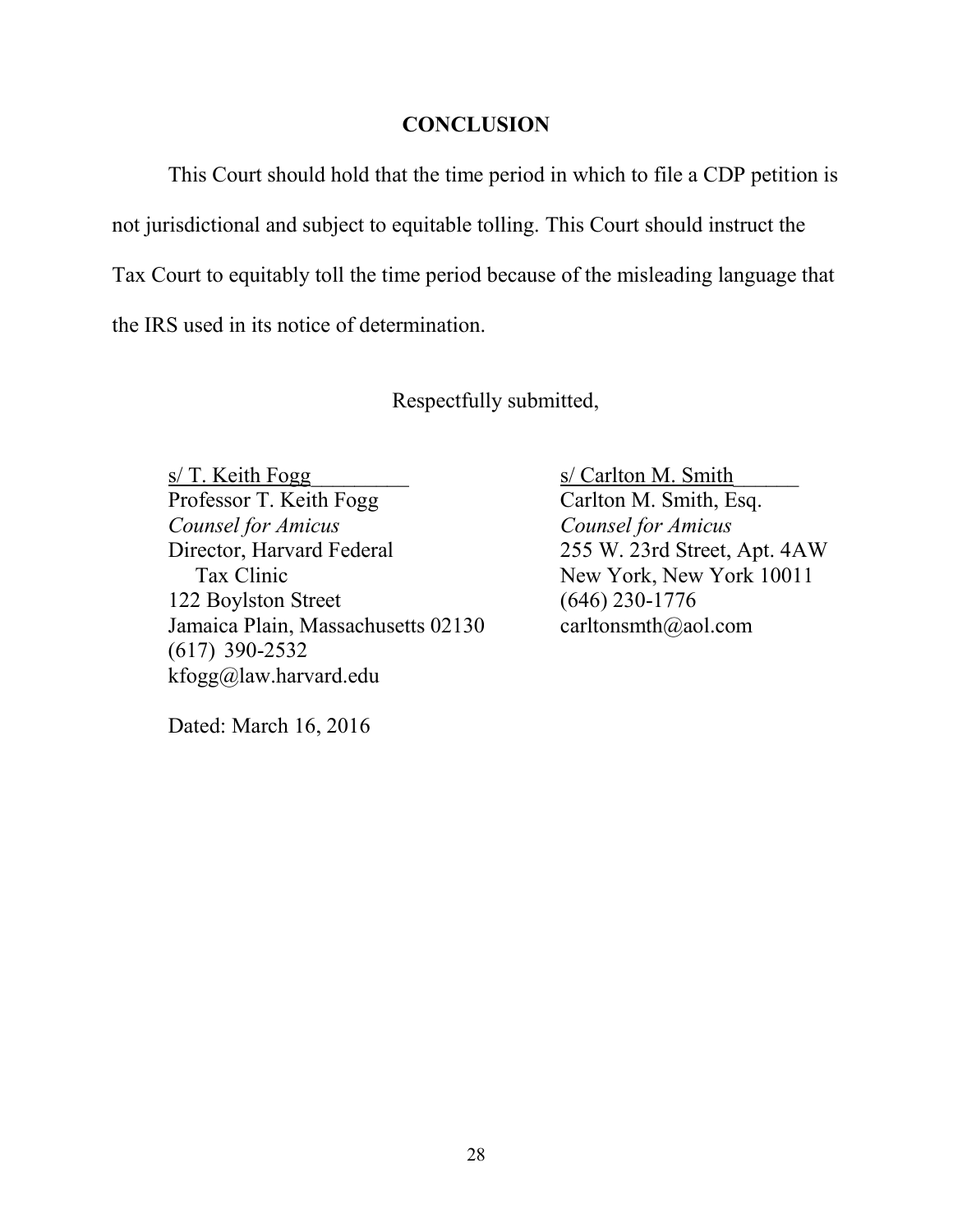#### CERTIFICATE OF COMPLIANCE WITH TYPE-VOLUME LIMITATION, TYPEFACE REQUIREMENTS, AND TYPE STYLE REQUIREMENTS

1. This brief complies with the type-volume limitation of Fed. R. App. P.  $32(a)(7)(B)$  because:

[X] this brief contains 6,890 words, excluding the parts of the brief exempted by Fed. R. App. P.  $32(a)(7)(B)(iii)$ , or [ ] this brief uses a monospaced typeface and contains [*state the number of*] lines of text, excluding the parts of the brief exempted by Fed. R. App. P.  $32(a)(7)(B)(iii)$ .

2. This brief complies with the typeface requirements of Fed. R. App. P.

 $32(a)(5)$  and the type style requirements of Fed. R. App. P.  $32(a)(6)$  because:

[X] this brief has been prepared in a proportionally spaced

typeface using Microsoft Word 97-2003 in 14 point Times New Roman, *or* 

[ ] this brief has been prepared in a monospaced typeface using

[*state name and version of word processing program*] with

[*state number of characters per inch and name of type style*].

s/ Carlton M. Smith\_\_\_\_\_ Carlton M. Smith, Esq. *Counsel for Amicus* 

Dated: March 16, 2016